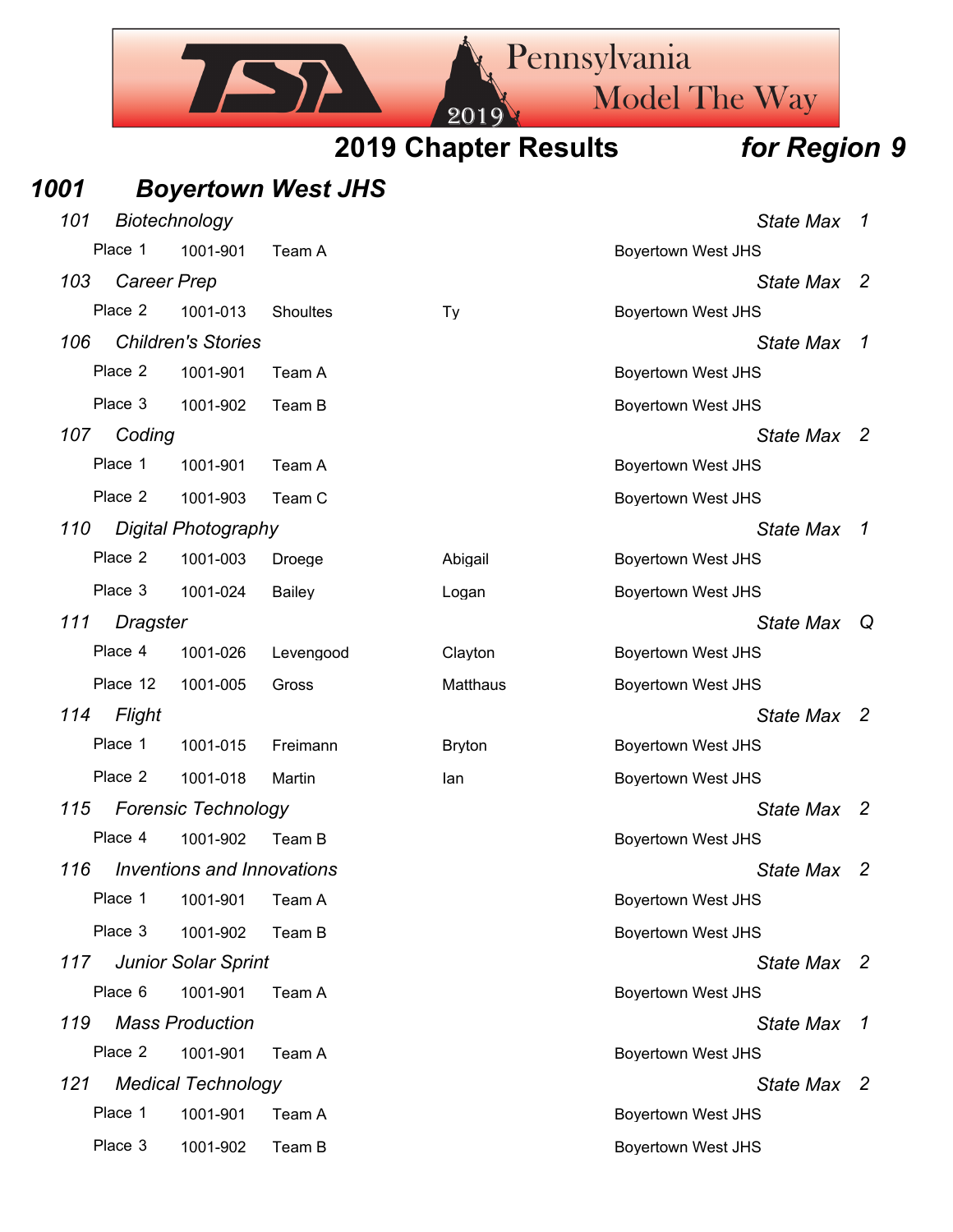

| 123 | <b>Off the Grid</b> |                               |              |                 | <b>State Max</b>          | $\mathcal I$   |
|-----|---------------------|-------------------------------|--------------|-----------------|---------------------------|----------------|
|     | Place 1             | 1001-902                      | Team B       |                 | <b>Boyertown West JHS</b> |                |
|     | Place 3             | 1001-901                      | Team A       |                 | <b>Boyertown West JHS</b> |                |
| 125 |                     | <b>Problem Solving</b>        |              |                 | <b>State Max</b>          | Q              |
|     | Place 1             | 1001-901                      | Team A       |                 | <b>Boyertown West JHS</b> |                |
| 127 |                     | <b>STEM Animation</b>         |              |                 | <b>State Max</b>          | $\overline{2}$ |
|     | Place 1             | 1001-901                      | Team A       |                 | <b>Boyertown West JHS</b> |                |
| 128 |                     | <b>Structural Engineering</b> |              |                 | <b>State Max</b>          | Q              |
|     | Place 1             | 1001-901                      | Team A       |                 | <b>Boyertown West JHS</b> |                |
| 132 |                     | Video Game Design             |              |                 | <b>State Max</b>          | $\overline{2}$ |
|     | Place 4             | 1001-901                      | Team A       |                 | <b>Boyertown West JHS</b> |                |
| 133 |                     | <b>Website Design</b>         |              |                 | <b>State Max</b>          | $\mathcal{I}$  |
|     | Place 3             | 1001-901                      | Team A       |                 | <b>Boyertown West JHS</b> |                |
| 151 |                     | PA - Delta Dart               |              |                 | <b>State Max</b>          | -5             |
|     | Place 1             | 1001-005                      | Gross        | <b>Matthaus</b> | <b>Boyertown West JHS</b> |                |
|     | Place 2             | 1001-009                      | McMahon      | Michael         | <b>Boyertown West JHS</b> |                |
|     | Place 4             | 1001-019                      | Miller       | Austin          | <b>Boyertown West JHS</b> |                |
|     | Place 6             | 1001-014                      | Diffenderfer | Tyler           | <b>Boyertown West JHS</b> |                |
|     | Place 8             | 1001-010                      | Moyer        | James           | <b>Boyertown West JHS</b> |                |
| 157 |                     | PA - Safety Illustration      |              |                 | <b>State Max</b>          | $\mathcal{I}$  |
|     | Place 1             | 1001-003                      | Droege       | Abigail         | <b>Boyertown West JHS</b> |                |
|     | Place 7             | 1001-022                      | Toscano      | Chase           | <b>Boyertown West JHS</b> |                |
|     | Place 8             | 1001-006                      | Kelleher     | Emily           | <b>Boyertown West JHS</b> |                |
| 158 |                     | PA - Snapshot                 |              |                 | <b>State Max</b>          | 4              |
|     | Place 4             | 1001-030                      | Stehman      | Madeline        | <b>Boyertown West JHS</b> |                |
| 171 |                     | <b>Chapter Team - Written</b> |              |                 | <b>State Max</b>          | -0             |
|     | Place 4             | 1001-004                      | Famous       | Lucas           | Boyertown West JHS        |                |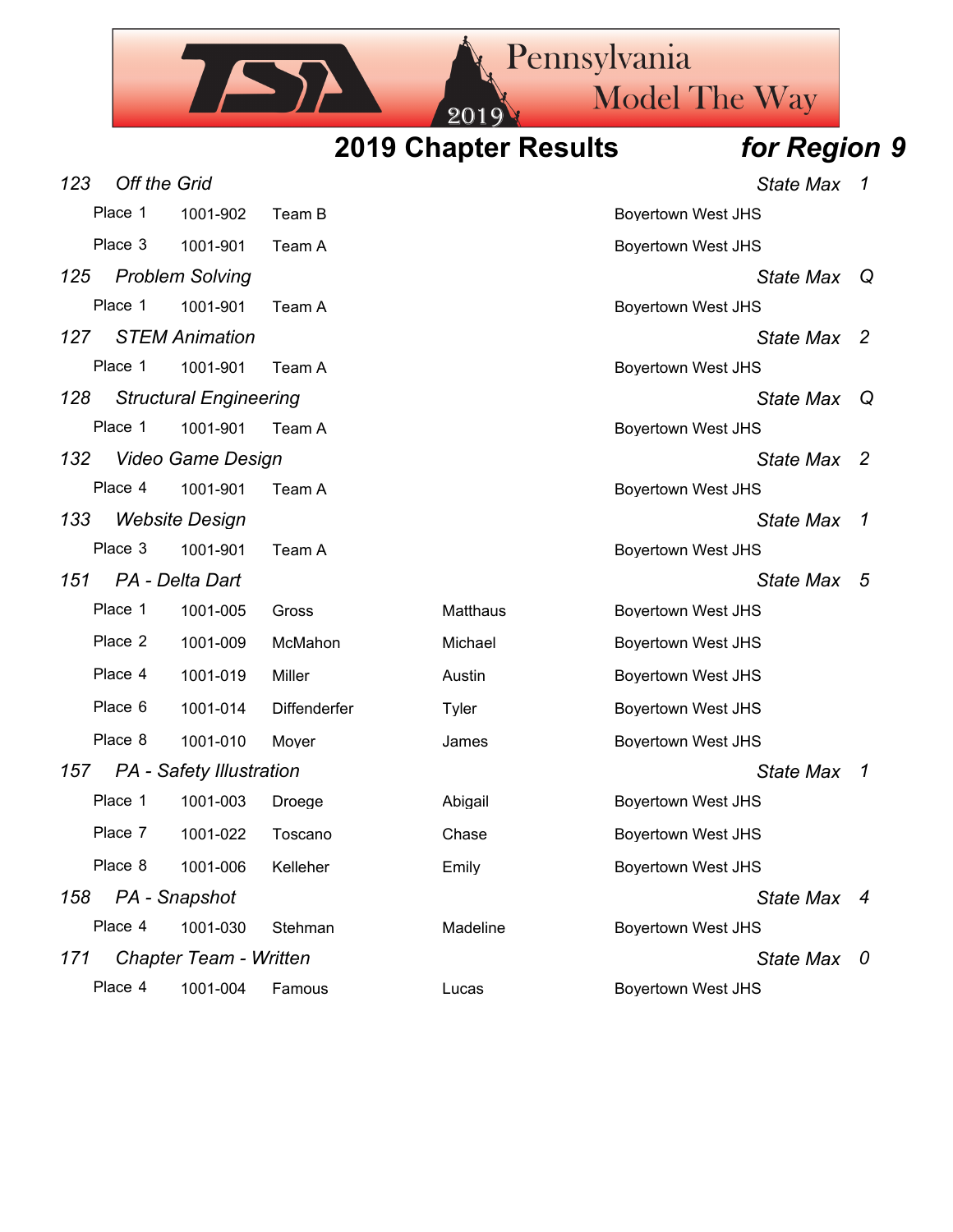|      |         |                        |                           | 2019                        | Pennsylvania<br><b>Model The Way</b> |              |   |
|------|---------|------------------------|---------------------------|-----------------------------|--------------------------------------|--------------|---|
|      |         |                        |                           | <b>2019 Chapter Results</b> |                                      | for Region 9 |   |
| 1031 |         |                        | <b>Upper Perkiomen MS</b> |                             |                                      |              |   |
| 102  |         | <b>CAD Foundations</b> |                           |                             |                                      | State Max 2  |   |
|      | Place 2 | 1031-009               | Shanil                    | Sajin                       | <b>Upper Perkiomen MS</b>            |              |   |
| 107  | Coding  |                        |                           |                             |                                      | State Max 2  |   |
|      | Place 4 | 1031-906               | Team F                    |                             | <b>Upper Perkiomen MS</b>            |              |   |
| 125  |         | <b>Problem Solving</b> |                           |                             |                                      | State Max    | Q |
|      | Place 2 | 1031-904               | Team D                    |                             | <b>Upper Perkiomen MS</b>            |              |   |
| 151  |         | PA - Delta Dart        |                           |                             |                                      | State Max 5  |   |
|      | Place 3 | 1031-009               | Shanil                    | Sajin                       | Upper Perkiomen MS                   |              |   |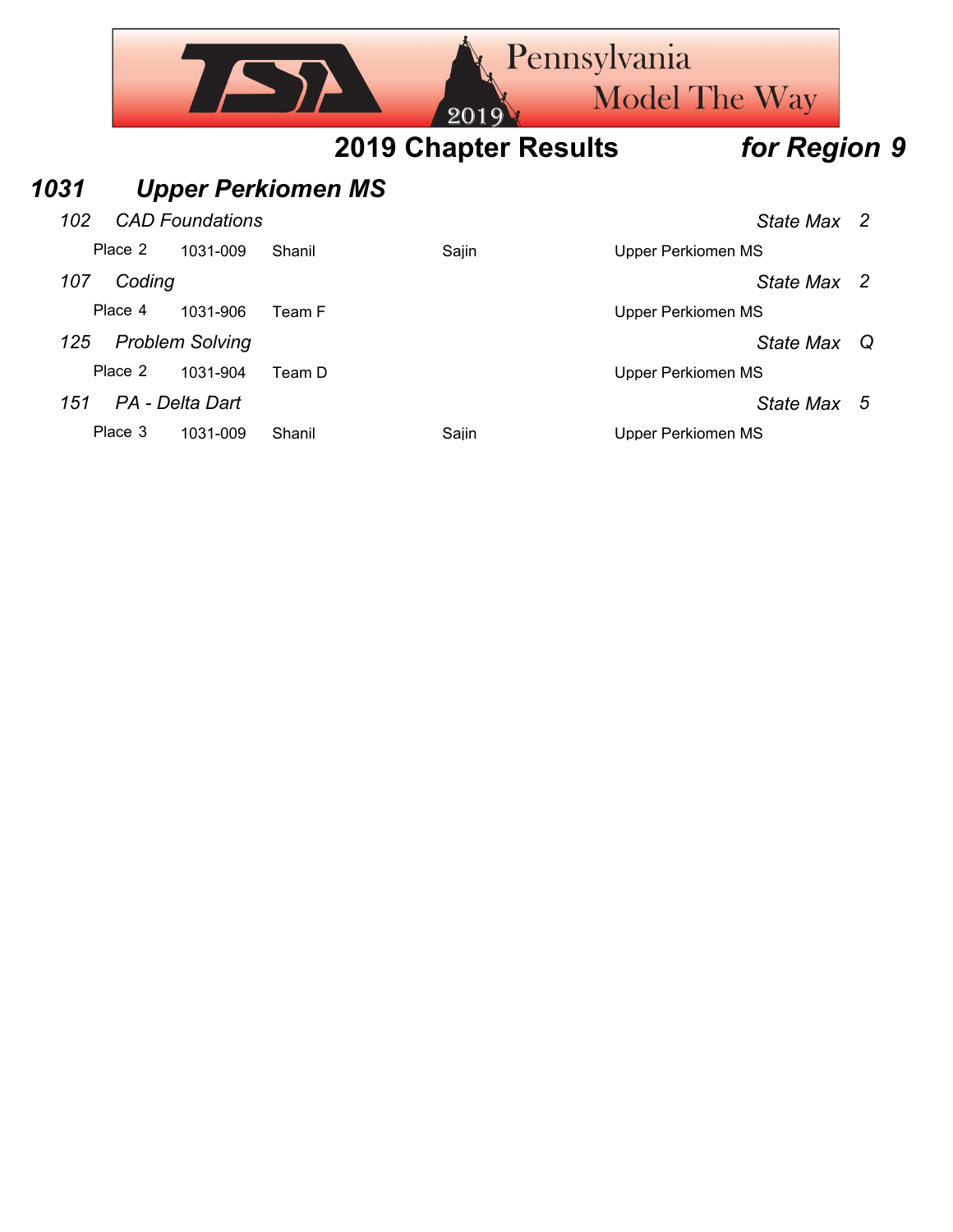Pennsylvania

Model The Way

## *1041 Boyertown East JHS*

IST

| 102 |                    | <b>CAD Foundations</b>     |                                      |          |                           | State Max 2      |     |
|-----|--------------------|----------------------------|--------------------------------------|----------|---------------------------|------------------|-----|
|     | Place 1            | 1041-002                   | Bellino                              | Owen     | <b>Boyertown East JHS</b> |                  |     |
|     | Place 3            | 1041-033                   | Schatz                               | Ryan     | <b>Boyertown East JHS</b> |                  |     |
| 103 | <b>Career Prep</b> |                            |                                      |          |                           | State Max 2      |     |
|     | Place 1            | 1041-016                   | Johri                                | Tanisha  | <b>Boyertown East JHS</b> |                  |     |
|     | Place 3            | 1041-032                   | Ramsey                               | Samantha | <b>Boyertown East JHS</b> |                  |     |
| 104 |                    |                            | <b>Challenging Technology Issues</b> |          |                           | <b>State Max</b> | Q   |
|     | Place 2            | 1041-903                   | Team C                               |          | <b>Boyertown East JHS</b> |                  |     |
|     | Place 3            | 1041-901                   | Team A                               |          | <b>Boyertown East JHS</b> |                  |     |
|     | Place 4            | 1041-902                   | Team B                               |          | <b>Boyertown East JHS</b> |                  |     |
| 106 |                    | <b>Children's Stories</b>  |                                      |          |                           | <b>State Max</b> | 1   |
|     | Place 1            | 1041-901                   | Team A                               |          | <b>Boyertown East JHS</b> |                  |     |
| 107 | Coding             |                            |                                      |          |                           | <b>State Max</b> | - 2 |
|     | Place 7            | 1041-901                   | Team A                               |          | <b>Boyertown East JHS</b> |                  |     |
| 110 |                    | <b>Digital Photography</b> |                                      |          |                           | <b>State Max</b> | 1   |
|     | Place 1            | 1041-006                   | Camp                                 | Lyndsay  | <b>Boyertown East JHS</b> |                  |     |
|     | Place 4            | 1041-036                   | Smith                                | Mckenna  | <b>Boyertown East JHS</b> |                  |     |
|     | Place 6            | 1041-022                   | Leshinskie                           | Mary     | <b>Boyertown East JHS</b> |                  |     |
|     | Place 8            | 1041-032                   | Ramsey                               | Samantha | <b>Boyertown East JHS</b> |                  |     |
| 111 | Dragster           |                            |                                      |          |                           | <b>State Max</b> | Q   |
|     | Place 1            | 1041-029                   | Moyer                                | Logan    | <b>Boyertown East JHS</b> |                  |     |
|     | Place 2            | 1041-035                   | Smith                                | Luke     | <b>Boyertown East JHS</b> |                  |     |
|     | Place 3            | 1041-013                   | Haydt                                | Chris    | Boyertown East JHS        |                  |     |
|     | Place 5            | 1041-042                   | Zeleznock                            | Ryan     | <b>Boyertown East JHS</b> |                  |     |
|     | Place 6            | 1041-033                   | Schatz                               | Ryan     | <b>Boyertown East JHS</b> |                  |     |
|     | Place 7            | 1041-002                   | Bellino                              | Owen     | <b>Boyertown East JHS</b> |                  |     |
|     | Place 8            | 1041-019                   | Kneidinger                           | Max      | <b>Boyertown East JHS</b> |                  |     |
|     | Place 9            | 1041-012                   | Goodrich                             | Max      | <b>Boyertown East JHS</b> |                  |     |
|     | Place 10           | 1041-037                   | Steinmetz                            | Lucas    | <b>Boyertown East JHS</b> |                  |     |
|     | Place 11           | 1041-020                   | Lauer                                | Mykenzie | <b>Boyertown East JHS</b> |                  |     |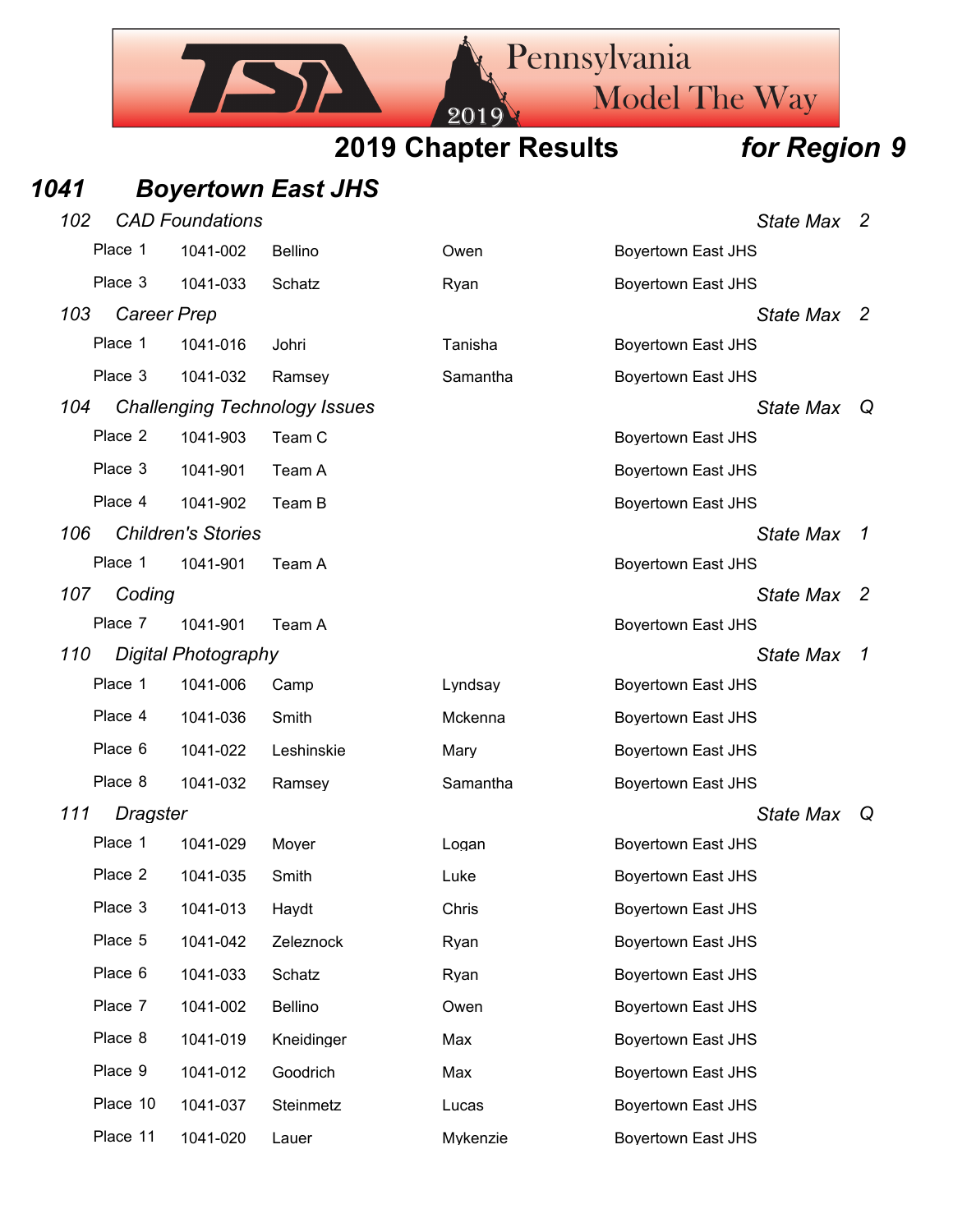# Model The Way

Pennsylvania

# **2019 Chapter Results** *for Region 9*

201

ISA

| 112 |         | <b>Electrical Applications</b>    |              |         | <b>State Max</b>          | -2            |
|-----|---------|-----------------------------------|--------------|---------|---------------------------|---------------|
|     | Place 4 | 1041-902                          | Team B       |         | <b>Boyertown East JHS</b> |               |
|     | Place 5 | 1041-903                          | Team C       |         | <b>Boyertown East JHS</b> |               |
| 113 |         | <b>Essays on Technology</b>       |              |         | <b>State Max</b>          | 1             |
|     | Place 1 | 1041-005                          | <b>Black</b> | Richard | <b>Boyertown East JHS</b> |               |
|     | Place 2 | 1041-003                          | Bellino      | Summer  | <b>Boyertown East JHS</b> |               |
| 114 | Flight  |                                   |              |         | State Max 2               |               |
|     | Place 3 | 1041-015                          | John         | Nolan   | <b>Boyertown East JHS</b> |               |
|     | Place 6 | 1041-009                          | Cubbin       | Cayden  | <b>Boyertown East JHS</b> |               |
| 115 |         | <b>Forensic Technology</b>        |              |         | State Max 2               |               |
|     | Place 1 | 1041-903                          | Team C       |         | <b>Boyertown East JHS</b> |               |
|     | Place 2 | 1041-901                          | Team A       |         | <b>Boyertown East JHS</b> |               |
|     | Place 5 | 1041-902                          | Team B       |         | <b>Boyertown East JHS</b> |               |
| 116 |         | <b>Inventions and Innovations</b> |              |         | <b>State Max</b>          | - 2           |
|     | Place 2 | 1041-902                          | Team B       |         | <b>Boyertown East JHS</b> |               |
| 118 |         | <b>Leadership Strategies</b>      |              |         | <b>State Max</b>          | Q             |
|     | Place 2 | 1041-901                          | Team A       |         | <b>Boyertown East JHS</b> |               |
|     | Place 3 | 1041-902                          | Team B       |         | Boyertown East JHS        |               |
| 119 |         | <b>Mass Production</b>            |              |         | <b>State Max</b>          | 1             |
|     | Place 1 | 1041-901                          | Team A       |         | <b>Boyertown East JHS</b> |               |
| 120 |         | <b>Mechanical Engineering</b>     |              |         | <b>State Max</b>          | $\mathcal I$  |
|     | Place 1 | 1041-901                          | Team A       |         | <b>Boyertown East JHS</b> |               |
| 121 |         | <b>Medical Technology</b>         |              |         | State Max 2               |               |
|     | Place 2 | 1041-901                          | Team A       |         | <b>Boyertown East JHS</b> |               |
| 124 |         | <b>Prepared Speech</b>            |              |         | <b>State Max</b>          | ା Q           |
|     | Place 1 | 1041-003                          | Bellino      | Summer  | <b>Boyertown East JHS</b> |               |
|     | Place 2 | 1041-028                          | Megay        | Gracen  | <b>Boyertown East JHS</b> |               |
|     | Place 3 | 1041-007                          | Carmichael   | Ava     | <b>Boyertown East JHS</b> |               |
| 125 |         | <b>Problem Solving</b>            |              |         | <b>State Max</b>          | Q             |
|     | Place 5 | 1041-901                          | Team A       |         | <b>Boyertown East JHS</b> |               |
| 126 |         | <b>Promotional Marketing</b>      |              |         | State Max                 | $\mathcal{I}$ |
|     | Place 2 | 1041-007                          | Carmichael   | Ava     | <b>Boyertown East JHS</b> |               |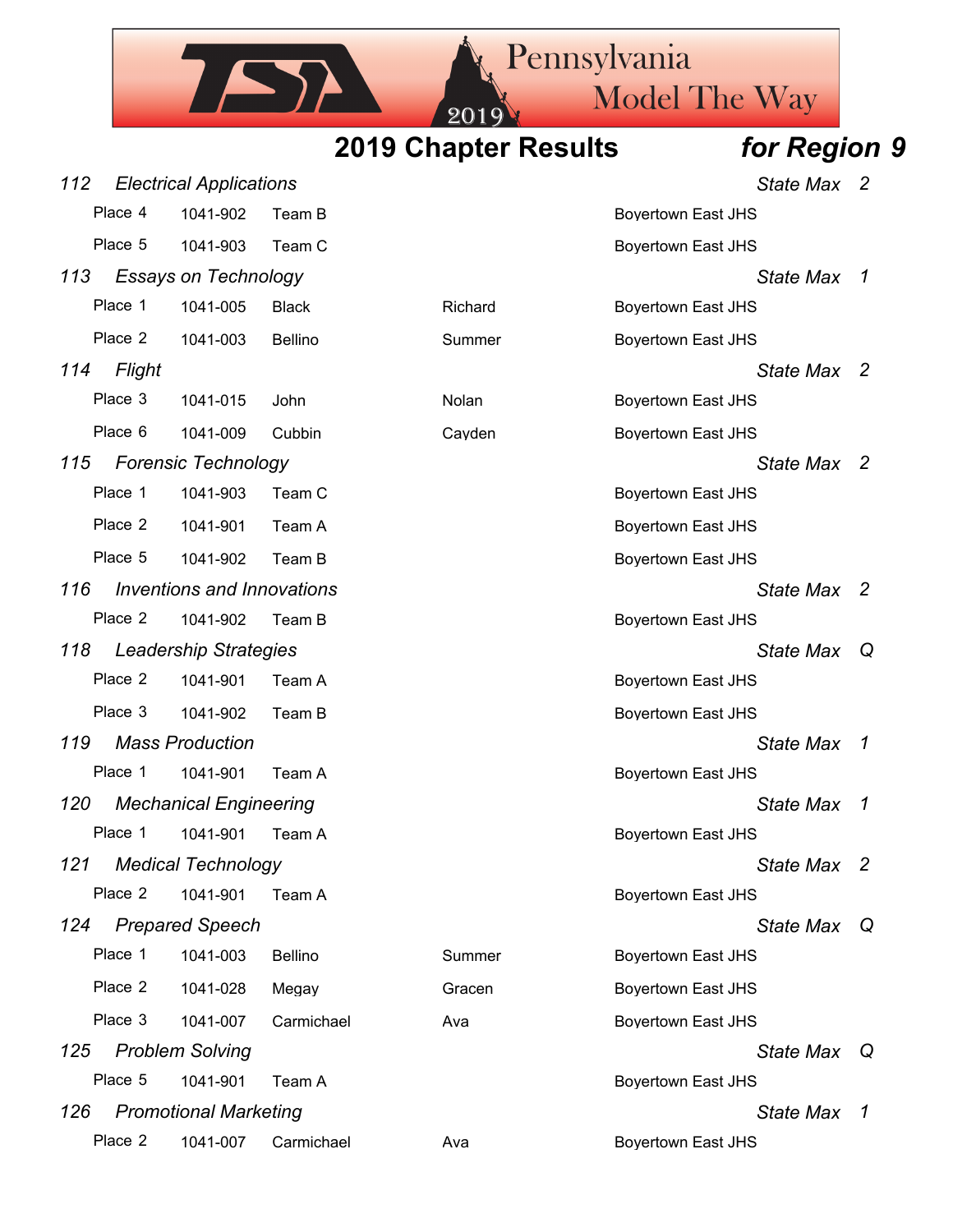Pennsylvania IST Model The Way 20

**2019 Chapter Results** *for Region 9*

|     | Place 3  | 1041-041                   | Young        | Caroline | <b>Boyertown East JHS</b> |   |
|-----|----------|----------------------------|--------------|----------|---------------------------|---|
| 127 |          | <b>STEM Animation</b>      |              |          | State Max 2               |   |
|     | Place 2  | 1041-901                   | Team A       |          | <b>Boyertown East JHS</b> |   |
| 132 |          | Video Game Design          |              |          | State Max 2               |   |
|     | Place 1  | 1041-901                   | Team A       |          | <b>Boyertown East JHS</b> |   |
| 133 |          | <b>Website Design</b>      |              |          | <b>State Max</b>          | 1 |
|     | Place 1  | 1041-901                   | Team A       |          | <b>Boyertown East JHS</b> |   |
|     | Place 2  | 1041-902                   | Team B       |          | <b>Boyertown East JHS</b> |   |
| 151 |          | PA - Delta Dart            |              |          | State Max 5               |   |
|     | Place 5  | 1041-029                   | Moyer        | Logan    | <b>Boyertown East JHS</b> |   |
|     | Place 10 | 1041-009                   | Cubbin       | Cayden   | <b>Boyertown East JHS</b> |   |
| 171 |          | Chapter Team - Written     |              |          | State Max 0               |   |
|     | Place 1  | 1041-018                   | Klass        | Dylan    | <b>Boyertown East JHS</b> |   |
|     | Place 2  | 1041-005                   | <b>Black</b> | Richard  | <b>Boyertown East JHS</b> |   |
|     | Place 3  | 1041-041                   | Young        | Caroline | <b>Boyertown East JHS</b> |   |
|     | Place 5  | 1041-037                   | Steinmetz    | Lucas    | <b>Boyertown East JHS</b> |   |
|     | Place 6  | 1041-038                   | Theisen      | Max      | <b>Boyertown East JHS</b> |   |
|     | Place 8  | 1041-016                   | Johri        | Tanisha  | <b>Boyertown East JHS</b> |   |
| 172 |          | <b>Tech Bowl - Written</b> |              |          | State Max 0               |   |
|     | Place 3  | 1041-033                   | Schatz       | Ryan     | <b>Boyertown East JHS</b> |   |
|     | Place 7  | 1041-024                   | Maraldo      | Ethan    | <b>Boyertown East JHS</b> |   |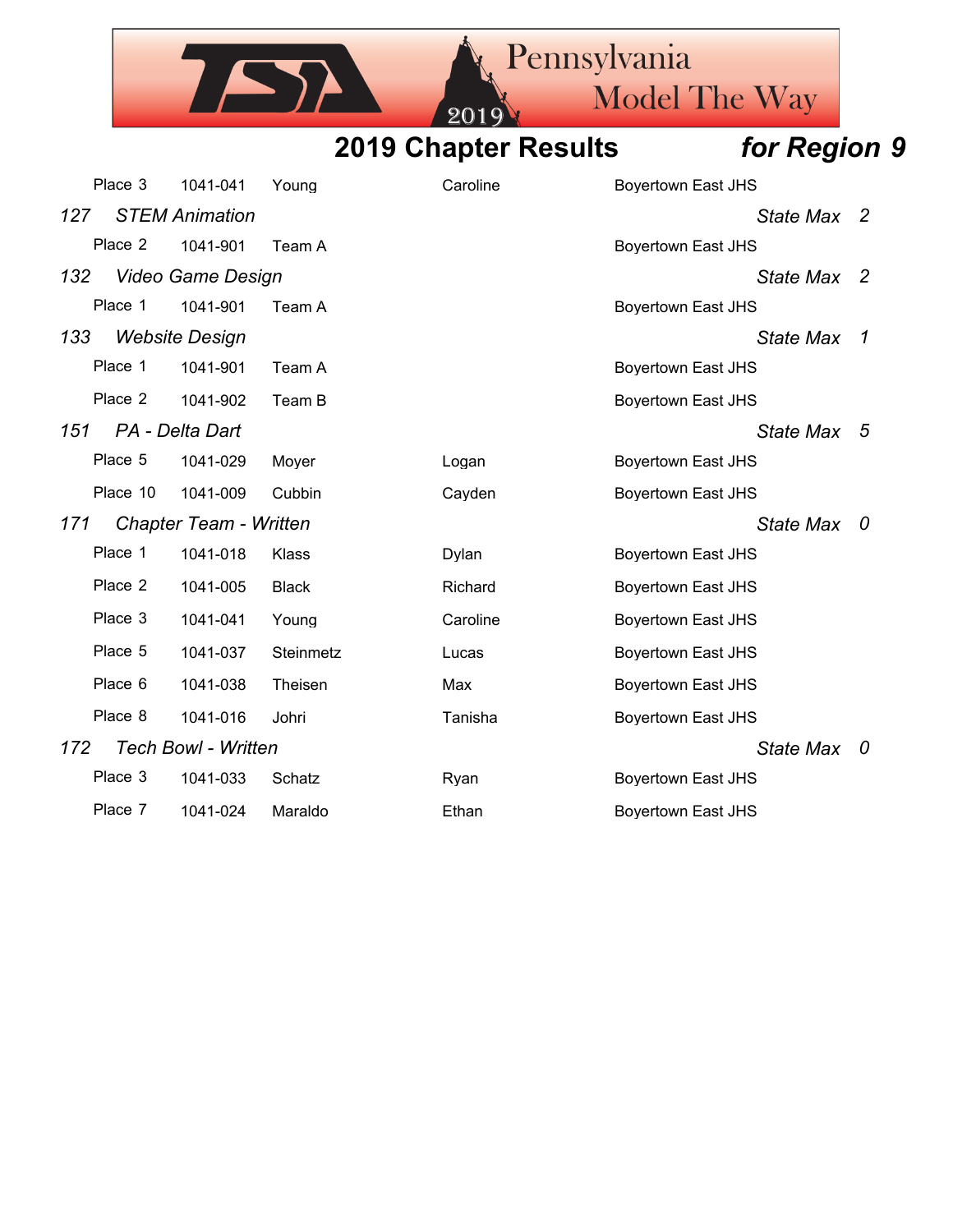Pennsylvania ISA Model The Way 20 **2019 Chapter Results** *for Region 9*

## *1066 Daniel Boone MS*

| 104 |                     |                                 | <b>Challenging Technology Issues</b> |          |                 | <b>State Max</b> | Q                   |
|-----|---------------------|---------------------------------|--------------------------------------|----------|-----------------|------------------|---------------------|
|     | Place 1             | 1066-901                        | Team A                               |          | Daniel Boone MS |                  |                     |
| 112 |                     | <b>Electrical Applications</b>  |                                      |          |                 | <b>State Max</b> | <sup>2</sup>        |
|     | Place 2             | 1066-901                        | Team A                               |          | Daniel Boone MS |                  |                     |
| 113 |                     | <b>Essays on Technology</b>     |                                      |          |                 | <b>State Max</b> | 1                   |
|     | Place 3             | 1066-016                        | Chieffo                              | Samantha | Daniel Boone MS |                  |                     |
|     | Place 4             | 1066-011                        | Czeiner                              | Ella     | Daniel Boone MS |                  |                     |
| 117 |                     | <b>Junior Solar Sprint</b>      |                                      |          |                 | State Max 2      |                     |
|     | Place 1             | 1066-903                        | Team C                               |          | Daniel Boone MS |                  |                     |
|     | Place 3             | 1066-904                        | Team D                               |          | Daniel Boone MS |                  |                     |
|     | Place 4             | 1066-901                        | Team A                               |          | Daniel Boone MS |                  |                     |
|     | Place 5             | 1066-902                        | Team B                               |          | Daniel Boone MS |                  |                     |
| 119 |                     | <b>Mass Production</b>          |                                      |          |                 | <b>State Max</b> | 1                   |
|     | Place 3             | 1066-902                        | Team B                               |          | Daniel Boone MS |                  |                     |
| 123 | <b>Off the Grid</b> |                                 |                                      |          |                 | <b>State Max</b> | $\mathcal{I}$       |
|     | Place 2             | 1066-902                        | Team B                               |          | Daniel Boone MS |                  |                     |
|     | Place 4             | 1066-901                        | Team A                               |          | Daniel Boone MS |                  |                     |
| 125 |                     | <b>Problem Solving</b>          |                                      |          |                 | <b>State Max</b> | Q                   |
|     | Place 6             | 1066-902                        | Team B                               |          | Daniel Boone MS |                  |                     |
| 126 |                     | <b>Promotional Marketing</b>    |                                      |          |                 | <b>State Max</b> | $\boldsymbol{\tau}$ |
|     | Place 1             | 1066-028                        | Cappelletti                          | Alexia   | Daniel Boone MS |                  |                     |
| 132 |                     | <b>Video Game Design</b>        |                                      |          |                 | <b>State Max</b> | 2                   |
|     | Place 2             | 1066-901                        | Team A                               |          | Daniel Boone MS |                  |                     |
|     | Place 3             | 1066-902                        | Team B                               |          | Daniel Boone MS |                  |                     |
| 154 |                     | <b>PA</b> - Materials Process   |                                      |          |                 | <b>State Max</b> | $\overline{1}$      |
|     | Place 1             | 1066-028                        | Cappelletti                          | Alexia   | Daniel Boone MS |                  |                     |
| 157 |                     | <b>PA</b> - Safety Illustration |                                      |          |                 | <b>State Max</b> | 1                   |
|     | Place 6             | 1066-007                        | Smith                                | Mia      | Daniel Boone MS |                  |                     |
| 158 |                     | PA - Snapshot                   |                                      |          |                 | State Max 4      |                     |
|     | Place 3             | 1066-016                        | Chieffo                              | Samantha | Daniel Boone MS |                  |                     |
|     | Place 5             | 1066-012                        | Shank                                | Zachary  | Daniel Boone MS |                  |                     |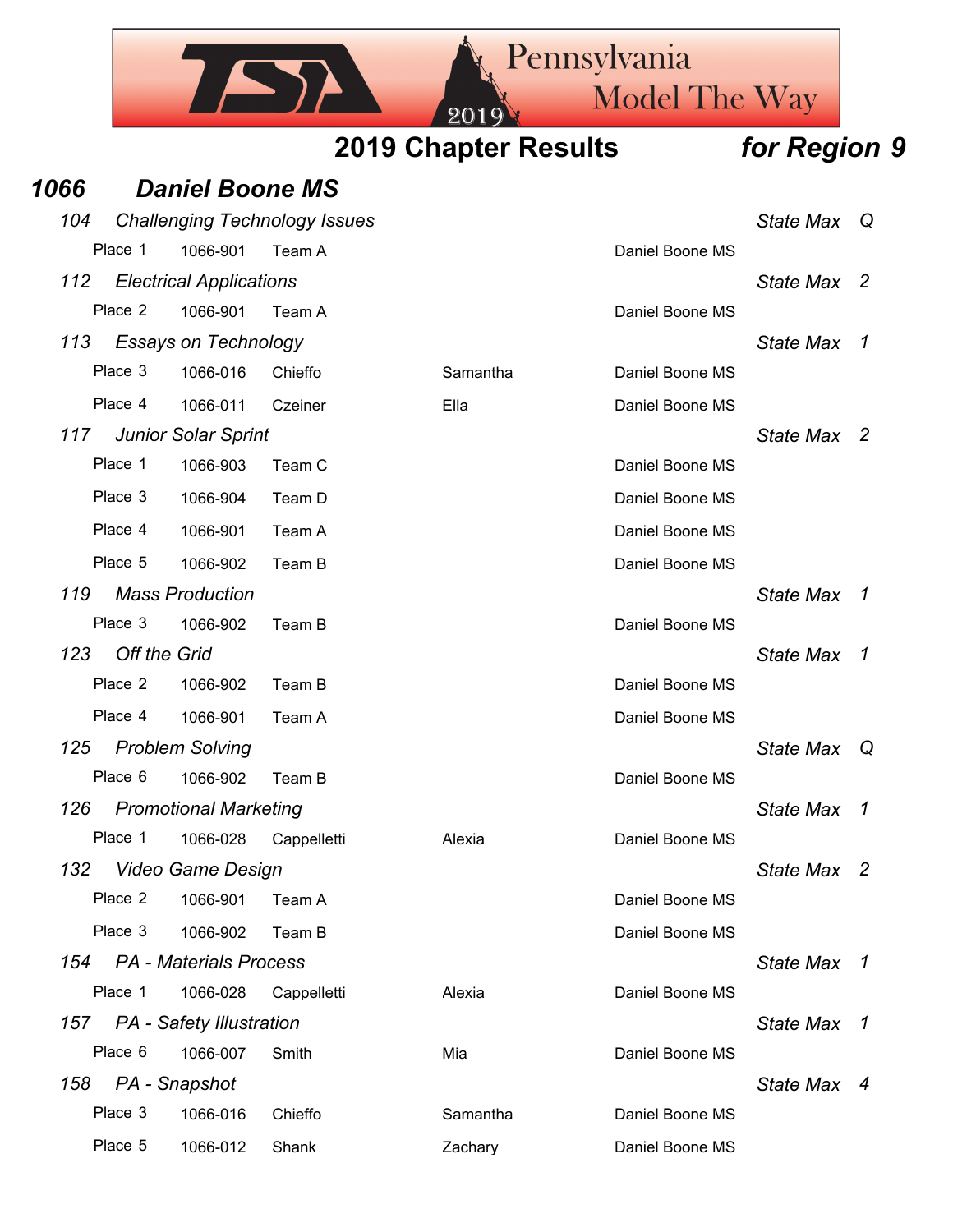Model The Way 20

Pennsylvania

**2019 Chapter Results** *for Region 9*

## *1071 Stroudsburg JHS*

ISA

| 107<br>Coding |                                 |           |           |                 | <b>State Max</b> | $\overline{\phantom{a}}$ |
|---------------|---------------------------------|-----------|-----------|-----------------|------------------|--------------------------|
| Place 5       | 1071-902                        | Team B    |           | Stroudsburg JHS |                  |                          |
| Place 6       | 1071-901                        | Team A    |           | Stroudsburg JHS |                  |                          |
| Flight<br>114 |                                 |           |           |                 | State Max 2      |                          |
| Place 4       | 1071-004                        | Smith     | Colin     | Stroudsburg JHS |                  |                          |
| Place 5       | 1071-015                        | Patel     | Pruthvi   | Stroudsburg JHS |                  |                          |
| 115           | <b>Forensic Technology</b>      |           |           |                 | <b>State Max</b> | $\overline{2}$           |
| Place 6       | 1071-901                        | Team A    |           | Stroudsburg JHS |                  |                          |
| 117           | <b>Junior Solar Sprint</b>      |           |           |                 | <b>State Max</b> | $\overline{\phantom{a}}$ |
| Place 2       | 1071-901                        | Team A    |           | Stroudsburg JHS |                  |                          |
| Place 7       | 1071-903                        | Team C    |           | Stroudsburg JHS |                  |                          |
| Place 8       | 1071-902                        | Team B    |           | Stroudsburg JHS |                  |                          |
| 125           | <b>Problem Solving</b>          |           |           |                 | <b>State Max</b> | Q                        |
| Place 3       | 1071-902                        | Team B    |           | Stroudsburg JHS |                  |                          |
| Place 4       | 1071-901                        | Team A    |           | Stroudsburg JHS |                  |                          |
| 128           | <b>Structural Engineering</b>   |           |           |                 | <b>State Max</b> | Q                        |
| Place 2       | 1071-901                        | Team A    |           | Stroudsburg JHS |                  |                          |
| 156           | PA - Robotics                   |           |           |                 | <b>State Max</b> | $\mathbf{3}$             |
| Place 5       | 1071-903                        | Team C    |           | Stroudsburg JHS |                  |                          |
| 157           | <b>PA</b> - Safety Illustration |           |           |                 | <b>State Max</b> | $\overline{1}$           |
| Place 3       | 1071-003                        | Wilson    | Matthew   | Stroudsburg JHS |                  |                          |
| 158           | PA - Snapshot                   |           |           |                 | <b>State Max</b> | 4                        |
| Place 1       | 1071-024                        | Mayers    | Elizabeth | Stroudsburg JHS |                  |                          |
| Place 2       | 1071-003                        | Wilson    | Matthew   | Stroudsburg JHS |                  |                          |
| Place 6       | 1071-005                        | Indzonka  | Joseph    | Stroudsburg JHS |                  |                          |
| 172           | <b>Tech Bowl - Written</b>      |           |           |                 | State Max 0      |                          |
| Place 1       | 1071-016                        | Herrern   | Jhonotan  | Stroudsburg JHS |                  |                          |
| Place 4       | 1071-006                        | Christian | Tyler     | Stroudsburg JHS |                  |                          |
| Place 6       | 1071-002                        | Morgan    | Casimir   | Stroudsburg JHS |                  |                          |
| Place 8       | 1071-003                        | Wilson    | Matthew   | Stroudsburg JHS |                  |                          |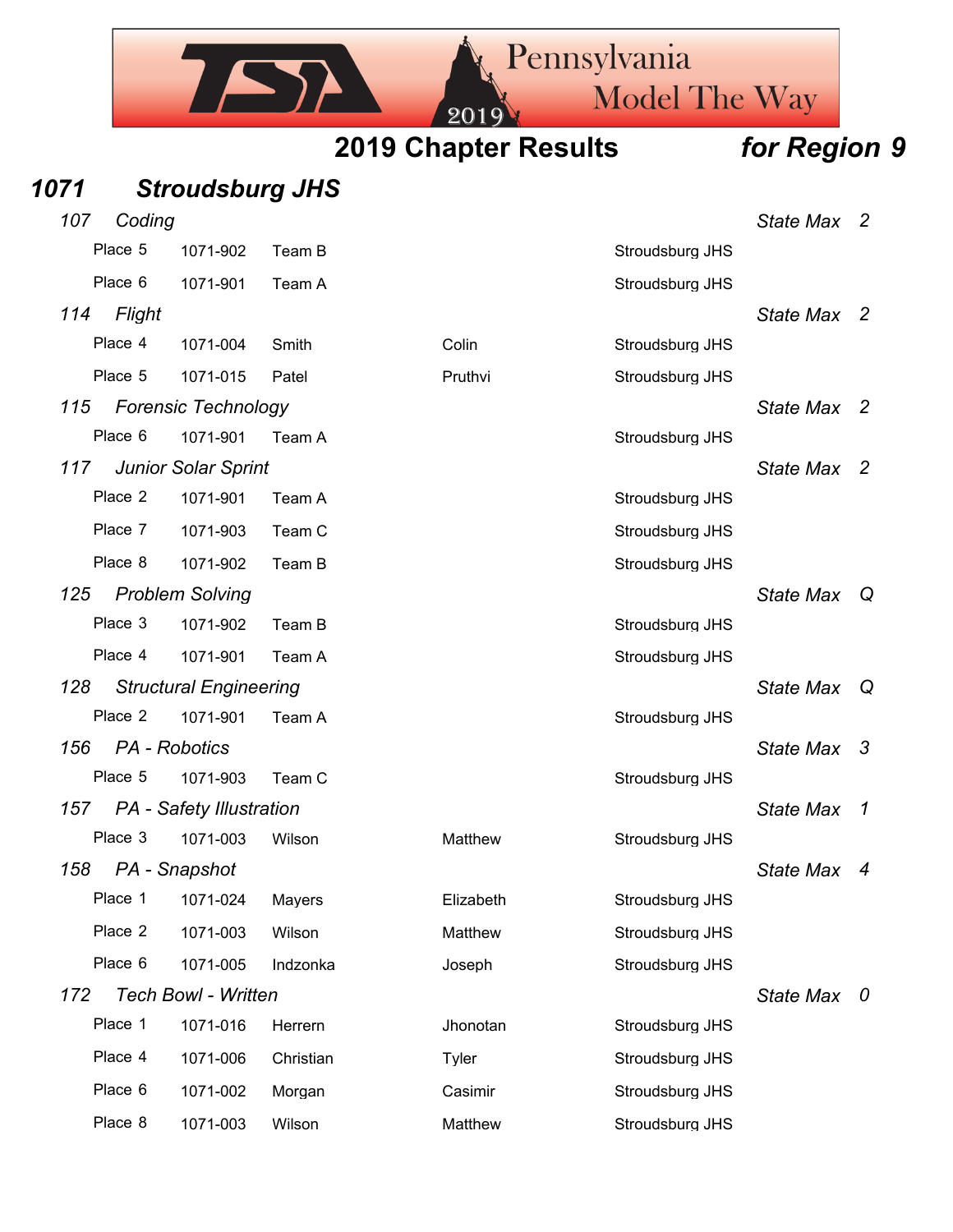

| 1101 |               | <b>Lehman IS</b>                |           |               |           |                  |                |
|------|---------------|---------------------------------|-----------|---------------|-----------|------------------|----------------|
| 107  | Coding        |                                 |           |               |           | State Max 2      |                |
|      | Place 3       | 1101-902                        | Team B    |               | Lehman IS |                  |                |
|      | Place 8       | 1101-901                        | Team A    |               | Lehman IS |                  |                |
| 110  |               | <b>Digital Photography</b>      |           |               |           | <b>State Max</b> | $\overline{1}$ |
|      | Place 5       | 1101-018                        | Shafft    | <b>Brooke</b> | Lehman IS |                  |                |
| 112  |               | <b>Electrical Applications</b>  |           |               |           | State Max 2      |                |
|      | Place 3       | 1101-902                        | Team B    |               | Lehman IS |                  |                |
|      | Place 6       | 1101-901                        | Team A    |               | Lehman IS |                  |                |
| 115  |               | <b>Forensic Technology</b>      |           |               |           | State Max 2      |                |
|      | Place 3       | 1101-901                        | Team A    |               | Lehman IS |                  |                |
| 118  |               | <b>Leadership Strategies</b>    |           |               |           | State Max Q      |                |
|      | Place 1       | 1101-901                        | Team A    |               | Lehman IS |                  |                |
| 124  |               | <b>Prepared Speech</b>          |           |               |           | State Max        | - Q            |
|      | Place 4       | 1101-012                        | Zhao      | Jason         | Lehman IS |                  |                |
| 156  | PA - Robotics |                                 |           |               |           | State Max 3      |                |
|      | Place 1       | 1101-901                        | Team A    |               | Lehman IS |                  |                |
|      | Place 3       | 1101-903                        | Team C    |               | Lehman IS |                  |                |
|      | Place 6       | 1101-902                        | Team B    |               | Lehman IS |                  |                |
| 157  |               | <b>PA</b> - Safety Illustration |           |               |           | State Max 1      |                |
|      | Place 2       | 1101-009                        | Foran     | Alyssa        | Lehman IS |                  |                |
|      | Place 4       | 1101-015                        | Beckworth | Amber         | Lehman IS |                  |                |
| 171  |               | Chapter Team - Written          |           |               |           | <b>State Max</b> | 0              |
|      | Place 7       | 1101-005                        | Cruz      | Jacob         | Lehman IS |                  |                |
| 172  |               | <b>Tech Bowl - Written</b>      |           |               |           | State Max 0      |                |
|      | Place 2       | 1101-012                        | Zhao      | Jason         | Lehman IS |                  |                |
|      | Place 5       | 1101-013                        | Mandadi   | Hardhik       | Lehman IS |                  |                |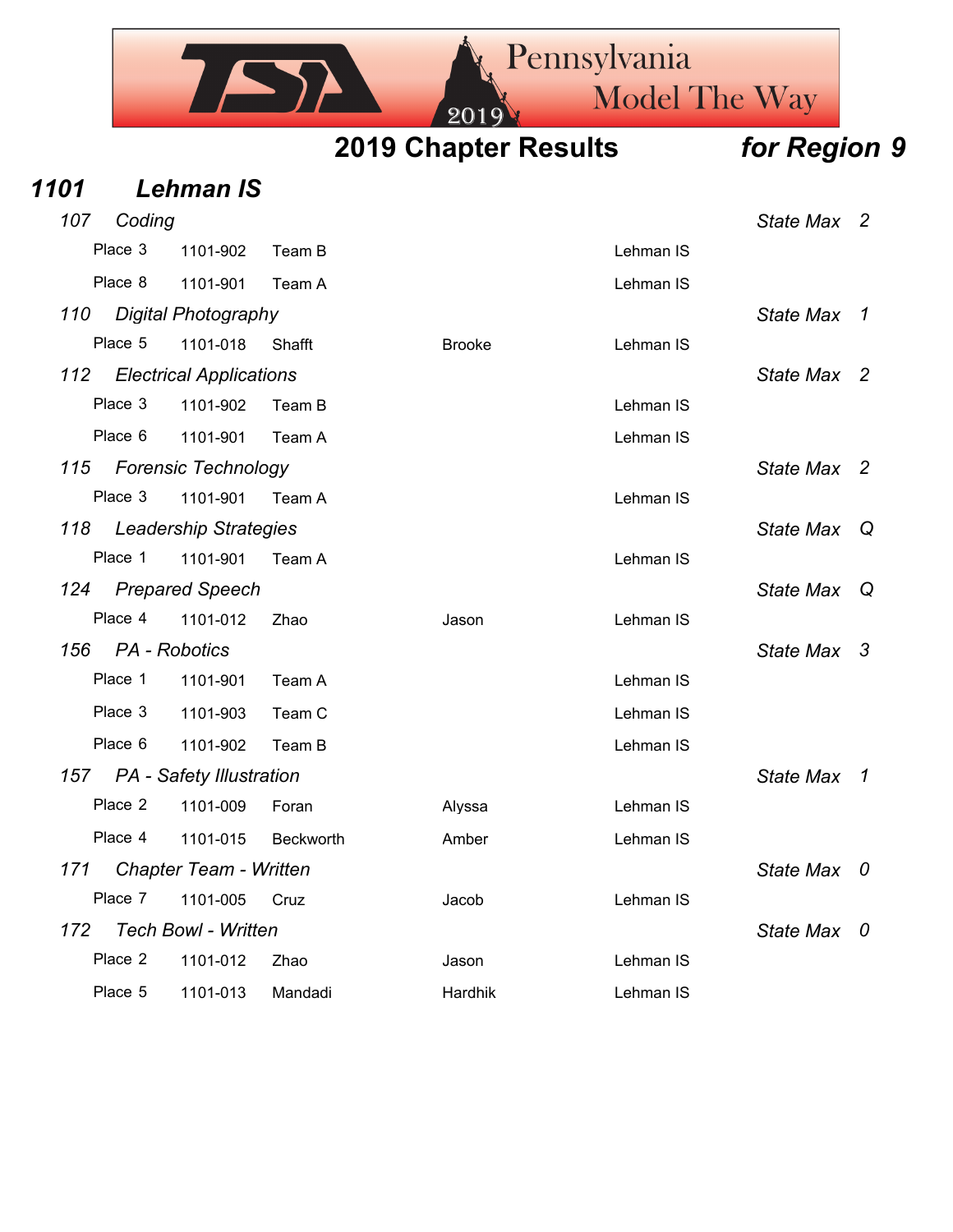|     | <b>Rennsylvania</b><br>Model The Way<br>2019 |  |                             |  |              |  |  |  |
|-----|----------------------------------------------|--|-----------------------------|--|--------------|--|--|--|
|     |                                              |  | <b>2019 Chapter Results</b> |  | for Region 9 |  |  |  |
| 37  | <b>JT Lambert IS</b>                         |  |                             |  |              |  |  |  |
| 103 | Career Prep                                  |  |                             |  | State Max 2  |  |  |  |

| Place 4  | 1137-003                        | Musarra        | Rain     | JT Lambert IS |                  |                |
|----------|---------------------------------|----------------|----------|---------------|------------------|----------------|
| 110      | Digital Photography             |                |          |               | <b>State Max</b> | $\overline{1}$ |
| Place 7  | 1137-004                        | Strube         | Vanessa  | JT Lambert IS |                  |                |
| 112      | <b>Electrical Applications</b>  |                |          |               | State Max 2      |                |
| Place 1  | 1137-901                        | Team A         |          | JT Lambert IS |                  |                |
| 151      | PA - Delta Dart                 |                |          |               | State Max        | -5             |
| Place 7  | 1137-002                        | Testa          | Isabella | JT Lambert IS |                  |                |
| Place 9  | 1137-009                        | Quarterman     | Imani    | JT Lambert IS |                  |                |
| Place 11 | 1137-010                        | <b>Zerfoss</b> | Kaden    | JT Lambert IS |                  |                |
| 156      | PA - Robotics                   |                |          |               | State Max 3      |                |
| Place 2  | 1137-902                        | Team B         |          | JT Lambert IS |                  |                |
| Place 4  | 1137-901                        | Team A         |          | JT Lambert IS |                  |                |
| 157      | <b>PA</b> - Safety Illustration |                |          |               | State Max        | 1              |
| Place 5  | 1137-010                        | <b>Zerfoss</b> | Kaden    | JT Lambert IS |                  |                |

**1137**<br><sup>103</sup>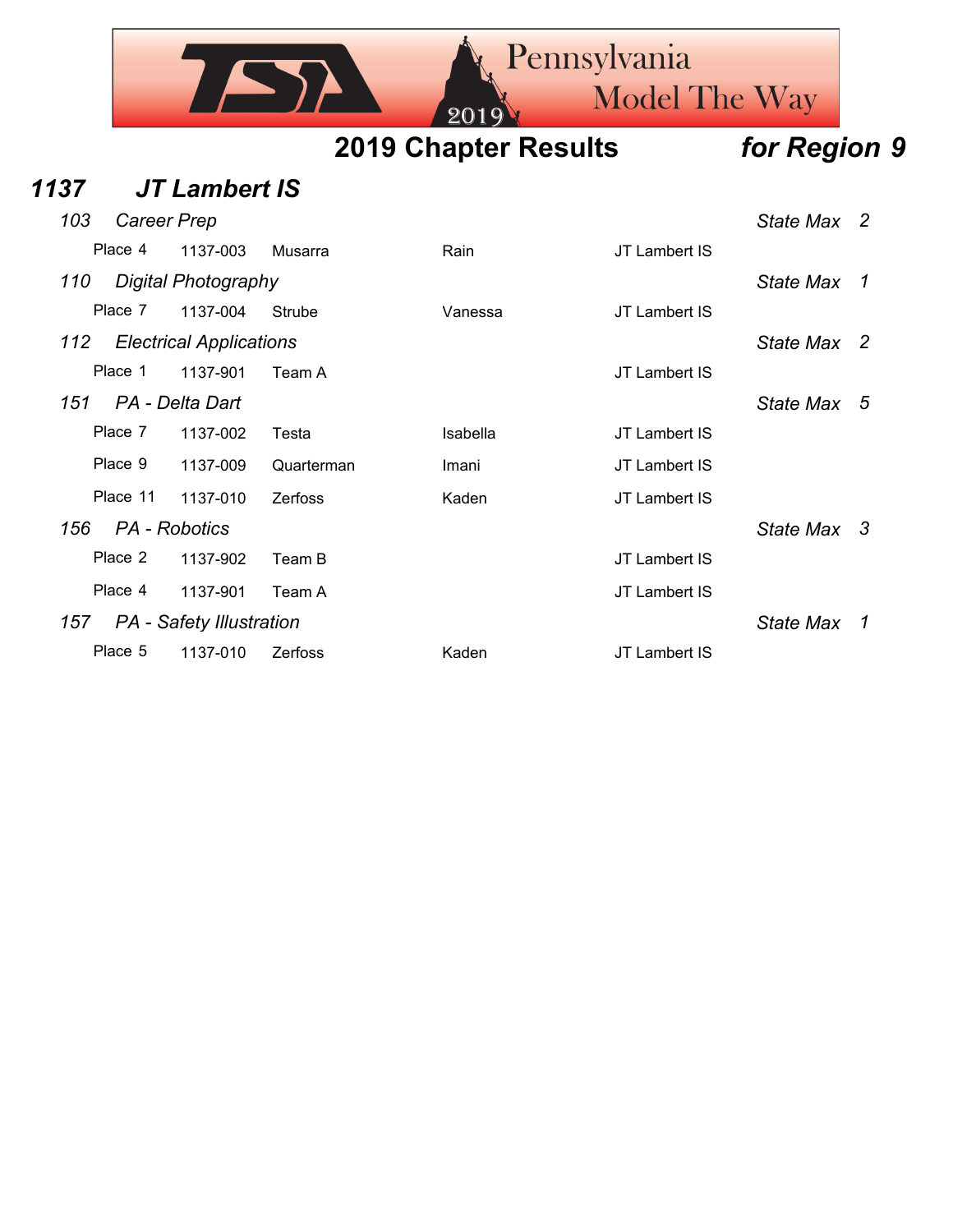

## *1138 Penndale MS*

*120 Mechanical Engineering State Max 1*

Place 2 1138-908 Team H Place 2 1138-908 Team H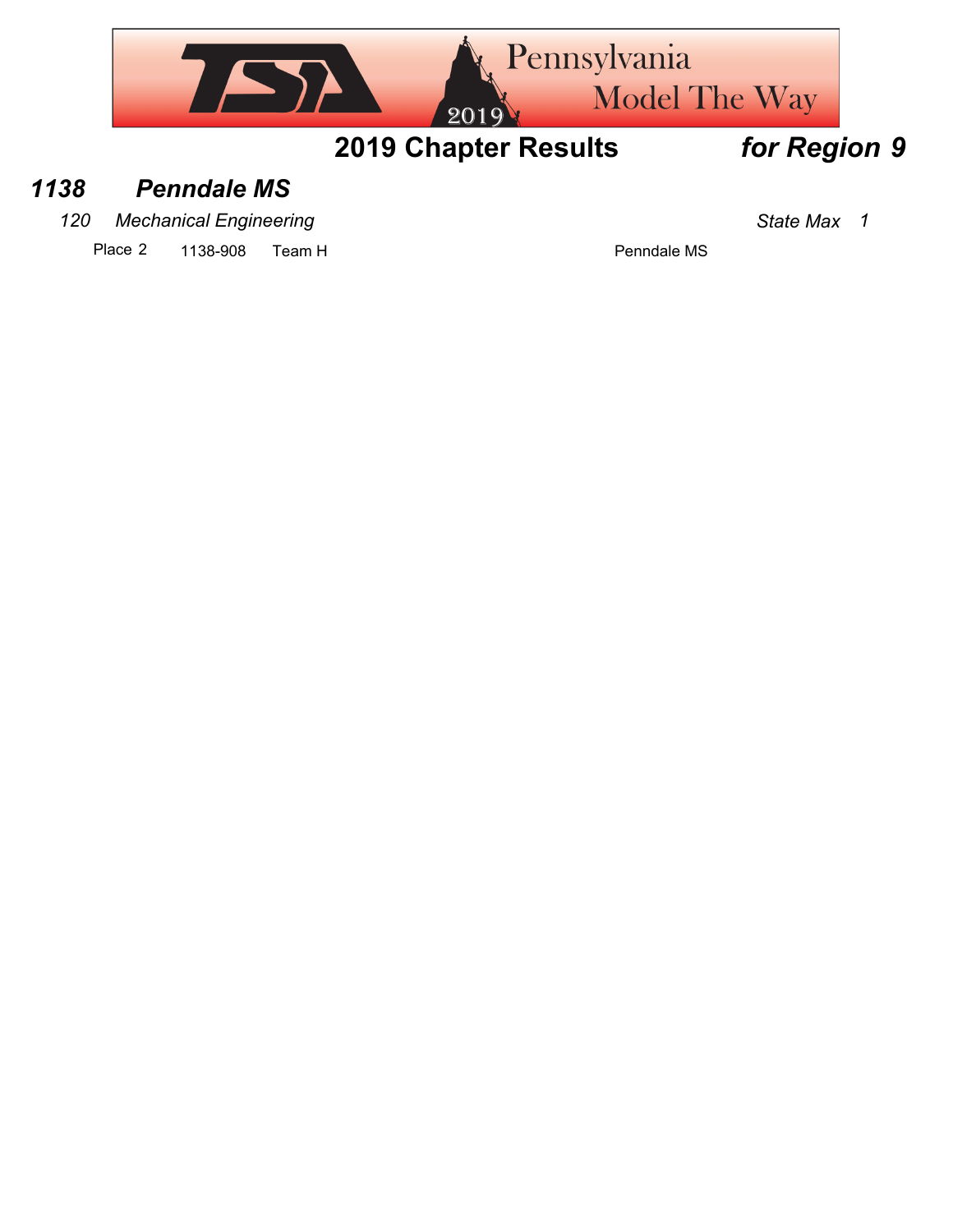

## *2004 Boyertown Area SHS*

| 201 |         | <b>3D Animation</b>         |                                             |         | <b>State Max</b>          | 1             |
|-----|---------|-----------------------------|---------------------------------------------|---------|---------------------------|---------------|
|     | Place 2 | 2004-901                    | Team A                                      |         | <b>Boyertown Area SHS</b> |               |
|     | Place 3 | 2004-902                    | Team B                                      |         | <b>Boyertown Area SHS</b> |               |
| 203 |         | <b>Architectural Design</b> |                                             |         | <b>State Max</b>          | Q             |
|     | Place 1 | 2004-901                    | Team A                                      |         | <b>Boyertown Area SHS</b> |               |
|     | Place 5 | 2004-902                    | Team B                                      |         | <b>Boyertown Area SHS</b> |               |
|     | Place 7 | 2004-904                    | Team D                                      |         | <b>Boyertown Area SHS</b> |               |
| 204 |         | <b>Biotechnology Design</b> |                                             |         | <b>State Max</b>          | 1             |
|     | Place 1 | 2004-901                    | Team A                                      |         | <b>Boyertown Area SHS</b> |               |
|     | Place 2 | 2004-903                    | Team C                                      |         | <b>Boyertown Area SHS</b> |               |
| 205 |         | <b>Board Game Design</b>    |                                             |         | <b>State Max</b>          | 1             |
|     | Place 3 | 2004-901                    | Team A                                      |         | <b>Boyertown Area SHS</b> |               |
|     | Place 4 | 2004-902                    | Team B                                      |         | <b>Boyertown Area SHS</b> |               |
| 207 |         | <b>Children's Stories</b>   |                                             |         | <b>State Max</b>          | $\mathcal{I}$ |
|     | Place 3 | 2004-901                    | Team A                                      |         | <b>Boyertown Area SHS</b> |               |
|     | Place 5 | 2004-902                    | Team B                                      |         | <b>Boyertown Area SHS</b> |               |
|     | Place 7 | 2004-903                    | Team C                                      |         | <b>Boyertown Area SHS</b> |               |
| 208 | Coding  |                             |                                             |         | <b>State Max</b>          | 1             |
|     | Place 2 | 2004-901                    | Team A                                      |         | <b>Boyertown Area SHS</b> |               |
|     | Place 4 | 2004-902                    | Team B                                      |         | <b>Boyertown Area SHS</b> |               |
| 209 |         |                             | <b>Computer-Aided Design - Architecture</b> |         | State Max 3               |               |
|     | Place 2 | 2004-027                    | Rees                                        | Gavin   | <b>Boyertown Area SHS</b> |               |
|     | Place 3 | 2004-018                    | Frisco                                      | David   | Boyertown Area SHS        |               |
|     | Place 4 | 2004-064                    | <b>Barrett</b>                              | Scott   | Boyertown Area SHS        |               |
| 210 |         |                             | <b>Computer-Aided Design - Engineering</b>  |         | State Max 3               |               |
|     | Place 1 | 2004-026                    | Witherington                                | Garrett | <b>Boyertown Area SHS</b> |               |
|     | Place 2 | 2004-056                    | Michener                                    | Nathan  | <b>Boyertown Area SHS</b> |               |
|     | Place 3 | 2004-028                    | DeMenno                                     | Grace   | <b>Boyertown Area SHS</b> |               |
|     | Place 7 | 2004-071                    | Roma                                        | Wesley  | Boyertown Area SHS        |               |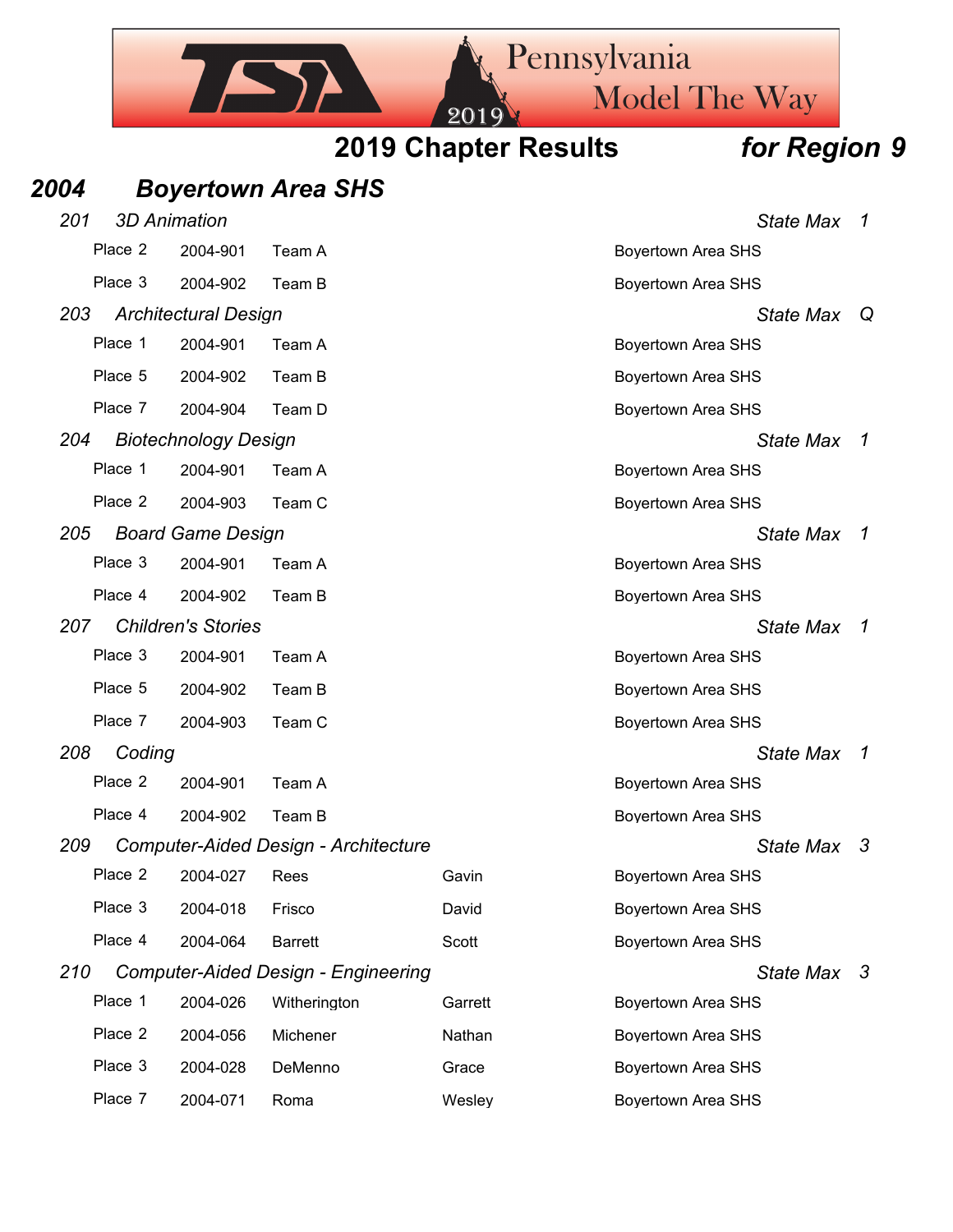|     |          |                                 |                                                |                             | Pennsylvania              |                  |                |
|-----|----------|---------------------------------|------------------------------------------------|-----------------------------|---------------------------|------------------|----------------|
|     |          |                                 |                                                | 201                         | <b>Model The Way</b>      |                  |                |
|     |          |                                 |                                                | <b>2019 Chapter Results</b> |                           | for Region 9     |                |
| 211 |          |                                 | <b>Computer Integrated Manufacturing (CIM)</b> |                             |                           | State Max 1      |                |
|     | Place 1  | 2004-901                        | Team A                                         |                             | <b>Boyertown Area SHS</b> |                  |                |
|     | Place 3  | 2004-902                        | Team B                                         |                             | <b>Boyertown Area SHS</b> |                  |                |
|     | Place 4  | 2004-903                        | Team C                                         |                             | <b>Boyertown Area SHS</b> |                  |                |
| 212 |          |                                 | <b>Debating Technological Issues</b>           |                             |                           | State Max        | - 7            |
|     | Place 1  | 2004-903                        | Team C                                         |                             | <b>Boyertown Area SHS</b> |                  |                |
|     | Place 7  | 2004-901                        | Team A                                         |                             | <b>Boyertown Area SHS</b> |                  |                |
| 213 |          | <b>Digital Video Production</b> |                                                |                             |                           | <b>State Max</b> | -1             |
|     | Place 1  | 2004-901                        | Team A                                         |                             | <b>Boyertown Area SHS</b> |                  |                |
|     | Place 3  | 2004-902                        | Team B                                         |                             | <b>Boyertown Area SHS</b> |                  |                |
| 214 |          | <b>Dragster Design</b>          |                                                |                             |                           | State Max        | Q              |
|     | Place 1  | 2004-040                        | Gabriel                                        | Kai                         | <b>Boyertown Area SHS</b> |                  |                |
|     | Place 3  | 2004-018                        | Frisco                                         | David                       | <b>Boyertown Area SHS</b> |                  |                |
|     | Place 5  | 2004-026                        | Witherington                                   | Garrett                     | <b>Boyertown Area SHS</b> |                  |                |
|     | Place 10 | 2004-013                        | Doorey                                         | Cameron                     | <b>Boyertown Area SHS</b> |                  |                |
| 215 |          | <b>Engineering Design</b>       |                                                |                             |                           | <b>State Max</b> | $\overline{1}$ |
|     | Place 1  | 2004-901                        | Team A                                         |                             | <b>Boyertown Area SHS</b> |                  |                |
|     | Place 2  | 2004-902                        | Team B                                         |                             | <b>Boyertown Area SHS</b> |                  |                |
|     | Place 3  | 2004-903                        | Team C                                         |                             | <b>Boyertown Area SHS</b> |                  |                |
|     | Place 4  | 2004-904                        | Team D                                         |                             | <b>Boyertown Area SHS</b> |                  |                |
| 216 |          | <b>Essays on Technology</b>     |                                                |                             |                           | State Max 1      |                |
|     | Place 1  | 2004-012                        | Goggin                                         | Caitlin                     | <b>Boyertown Area SHS</b> |                  |                |
|     | Place 2  | 2004-005                        | Howald                                         | Annie                       | <b>Boyertown Area SHS</b> |                  |                |
|     | Place 3  | 2004-044                        | Patel                                          | Kreena                      | <b>Boyertown Area SHS</b> |                  |                |
| 217 |          |                                 | <b>Extemporaneous Presentation</b>             |                             |                           | State Max        | Q              |
|     | Place 4  | 2004-041                        | <b>Towers</b>                                  | Kate                        | <b>Boyertown Area SHS</b> |                  |                |
| 218 |          |                                 | <b>Fashion Design and Technology</b>           |                             |                           | State Max 1      |                |
|     | Place 3  | 2004-903                        | Team C                                         |                             | <b>Boyertown Area SHS</b> |                  |                |
|     | Place 4  | 2004-902                        | Team B                                         |                             | <b>Boyertown Area SHS</b> |                  |                |
|     | Place 5  | 2004-901                        | Team A                                         |                             | <b>Boyertown Area SHS</b> |                  |                |
| 219 |          | <b>Flight Endurance</b>         |                                                |                             |                           | State Max 2      |                |
|     | Place 8  | 2004-040                        | Gabriel                                        | Kai                         | Boyertown Area SHS        |                  |                |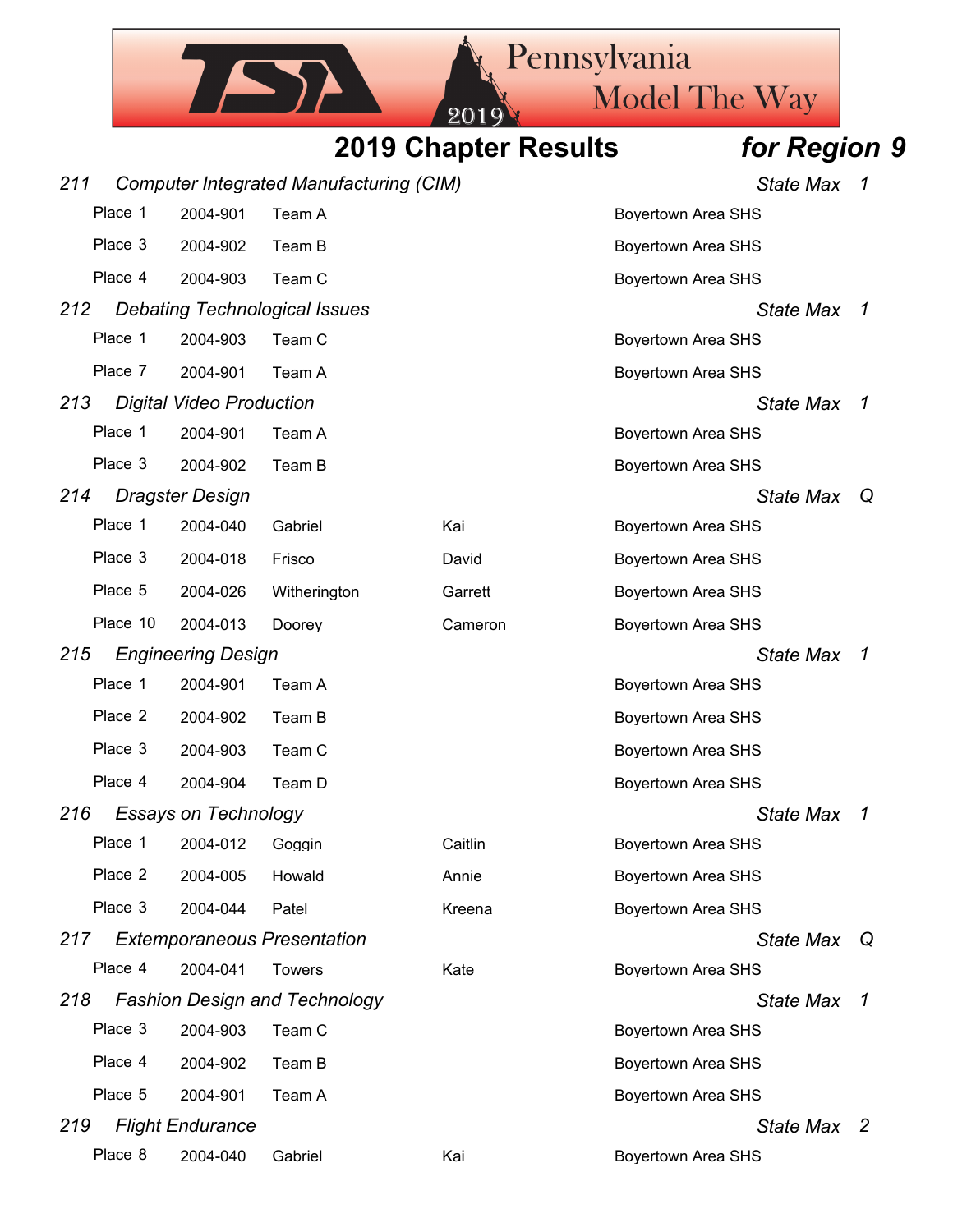201

ISA

Pennsylvania

Model The Way

|     | Place 9  | 2004-013                          | Doorey                                             | Cameron   | <b>Boyertown Area SHS</b> |                     |
|-----|----------|-----------------------------------|----------------------------------------------------|-----------|---------------------------|---------------------|
|     | Place 10 | 2004-038                          | <b>Burisky</b>                                     | Joseph    | <b>Boyertown Area SHS</b> |                     |
|     | Place 12 | 2004-064                          | <b>Barrett</b>                                     | Scott     | <b>Boyertown Area SHS</b> |                     |
| 220 |          | <b>Forensic Science</b>           |                                                    |           | State Max 2               |                     |
|     | Place 3  | 2004-901                          | Team A                                             |           | <b>Boyertown Area SHS</b> |                     |
|     | Place 5  | 2004-902                          | Team B                                             |           | <b>Boyertown Area SHS</b> |                     |
|     | Place 6  | 2004-903                          | Team C                                             |           | <b>Boyertown Area SHS</b> |                     |
| 221 |          |                                   | <b>Future Technology &amp; Engineering Teacher</b> |           | State Max                 | - 2                 |
|     | Place 1  | 2004-041                          | <b>Towers</b>                                      | Kate      | <b>Boyertown Area SHS</b> |                     |
|     | Place 4  | 2004-029                          | Weller                                             | Hannah    | <b>Boyertown Area SHS</b> |                     |
| 224 |          | <b>Photographic Technology</b>    |                                                    |           | <b>State Max</b>          | Q                   |
|     | Place 5  | 2004-033                          | Houser                                             | Jesse     | <b>Boyertown Area SHS</b> |                     |
|     | Place 8  | 2004-015                          | Quinn                                              | Christina | <b>Boyertown Area SHS</b> |                     |
| 225 |          | <b>Prepared Presentation</b>      |                                                    |           | <b>State Max</b>          | Q                   |
|     | Place 1  | 2004-005                          | Howald                                             | Annie     | <b>Boyertown Area SHS</b> |                     |
| 226 |          | <b>Promotional Design</b>         |                                                    |           | <b>State Max</b>          | $\boldsymbol{\tau}$ |
|     | Place 1  | 2004-066                          | O'Connor                                           | Tara      | <b>Boyertown Area SHS</b> |                     |
|     | Place 2  | 2004-032                          | Duczkowski                                         | Jenna     | <b>Boyertown Area SHS</b> |                     |
|     | Place 4  | 2004-060                          | Wenhold                                            | Paige     | <b>Boyertown Area SHS</b> |                     |
| 227 |          |                                   | Scientific Visualization (SciVis)                  |           | State Max                 | -2                  |
|     | Place 1  | 2004-901                          | Team A                                             |           | <b>Boyertown Area SHS</b> |                     |
| 228 |          | Software Development              |                                                    |           | <b>State Max</b>          | $\mathcal I$        |
|     | Place 1  | 2004-901                          | Team A                                             |           | <b>Boyertown Area SHS</b> |                     |
|     | Place 3  | 2004-902                          | Team B                                             |           | <b>Boyertown Area SHS</b> |                     |
| 229 |          |                                   | <b>Structural Design &amp; Engineering</b>         |           | State Max                 | Q                   |
|     | Place 6  | 2004-903                          | Team C                                             |           | <b>Boyertown Area SHS</b> |                     |
| 232 |          | <b>Technology Problem Solving</b> |                                                    |           | <b>State Max</b>          | $\mathsf Q$         |
|     | Place 2  | 2004-901                          | Team A                                             |           | <b>Boyertown Area SHS</b> |                     |
|     | Place 4  | 2004-902                          | Team B                                             |           | <b>Boyertown Area SHS</b> |                     |
| 233 |          | <b>Transportation Modeling</b>    |                                                    |           | State Max 2               |                     |
|     | Place 1  | 2004-051                          | Kneidinger                                         | Michael   | <b>Boyertown Area SHS</b> |                     |
|     | Place 2  | 2004-035                          | <b>Black</b>                                       | John      | <b>Boyertown Area SHS</b> |                     |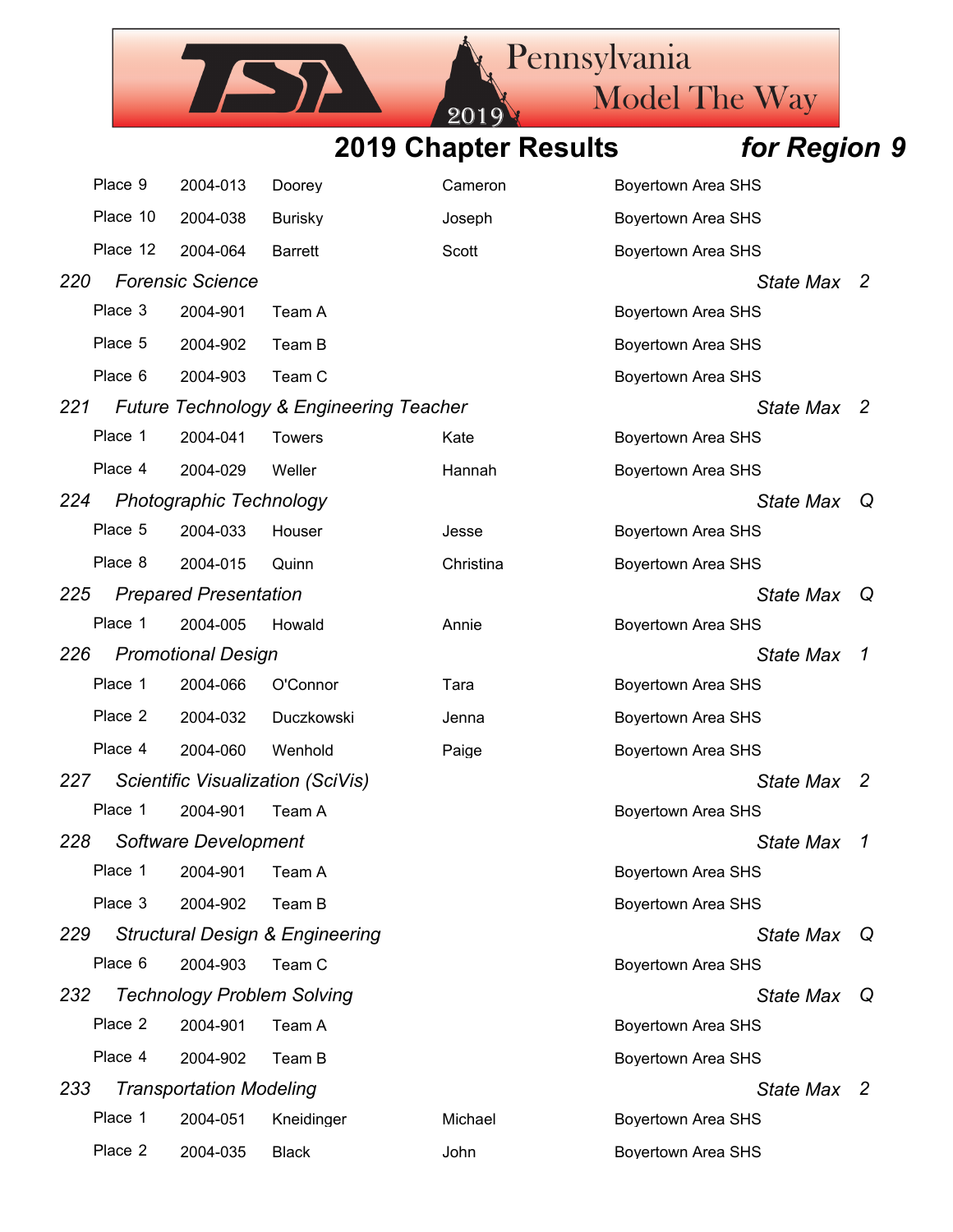Pennsylvania TATA Model The Way 2019 **2019 Chapter Results** *for Region 9*

| <b>2019 Chapter Results</b> |  |
|-----------------------------|--|
|-----------------------------|--|

|     | Place 3       | 2004-038                         |                | Joseph           |                           |                |
|-----|---------------|----------------------------------|----------------|------------------|---------------------------|----------------|
|     |               |                                  | <b>Burisky</b> |                  | <b>Boyertown Area SHS</b> |                |
| 234 |               | <b>Video Game Design</b>         |                |                  | State Max                 | $\overline{2}$ |
|     | Place 1       | 2004-901                         | Team A         |                  | <b>Boyertown Area SHS</b> |                |
| 235 | Webmaster     |                                  |                |                  | <b>State Max</b>          | 1              |
|     | Place 1       | 2004-901                         | Team A         |                  | <b>Boyertown Area SHS</b> |                |
|     | Place 2       | 2004-902                         | Team B         |                  | <b>Boyertown Area SHS</b> |                |
| 254 |               | <b>PA</b> - Materials Process    |                |                  | <b>State Max</b>          | 1              |
|     | Place 1       | 2004-002                         | Reigner        | Abigail          | <b>Boyertown Area SHS</b> |                |
|     | Place 2       | 2004-026                         | Witherington   | Garrett          | <b>Boyertown Area SHS</b> |                |
| 256 | PA - Robotics |                                  |                |                  | <b>State Max</b>          | -2             |
|     | Place 6       | 2004-901                         | Team A         |                  | <b>Boyertown Area SHS</b> |                |
| 257 |               | PA - Safety Illustration         |                |                  | <b>State Max</b>          | 1              |
|     | Place 1       | 2004-066                         | O'Connor       | Tara             | <b>Boyertown Area SHS</b> |                |
|     | Place 2       | 2004-059                         | Starry         | Paige            | <b>Boyertown Area SHS</b> |                |
|     | Place 3       | 2004-042                         | Poe            | Katelyn          | <b>Boyertown Area SHS</b> |                |
|     | Place 6       | 2004-015                         | Quinn          | Christina        | <b>Boyertown Area SHS</b> |                |
|     | Place 8       | 2004-032                         | Duczkowski     | Jenna            | <b>Boyertown Area SHS</b> |                |
| 271 |               | Chapter Team - Written           |                |                  | <b>State Max</b>          | - 0            |
|     | Place 1       | 2004-039                         | Famous         | Joshua           | <b>Boyertown Area SHS</b> |                |
|     | Place 3       | 2004-011                         | Cuthill        | <b>Broderick</b> | <b>Boyertown Area SHS</b> |                |
|     | Place 5       | 2004-014                         | Angus          | Christopher      | <b>Boyertown Area SHS</b> |                |
|     | Place 6       | 2004-069                         | <b>Bellino</b> | Trevor           | <b>Boyertown Area SHS</b> |                |
|     | Place 7       | 2004-002                         | Reigner        | Abigail          | <b>Boyertown Area SHS</b> |                |
|     | Place 8       | 2004-008                         | Hamrick        | Asher            | <b>Boyertown Area SHS</b> |                |
| 272 |               | <b>Technology Bowl - Written</b> |                |                  | State Max 0               |                |
|     | Place 4       | 2004-049                         | Tomme          | Luke             | <b>Boyertown Area SHS</b> |                |
|     | Place 5       | 2004-069                         | <b>Bellino</b> | Trevor           | <b>Boyertown Area SHS</b> |                |
|     | Place 9       | 2004-019                         | Klass          | Derek            | <b>Boyertown Area SHS</b> |                |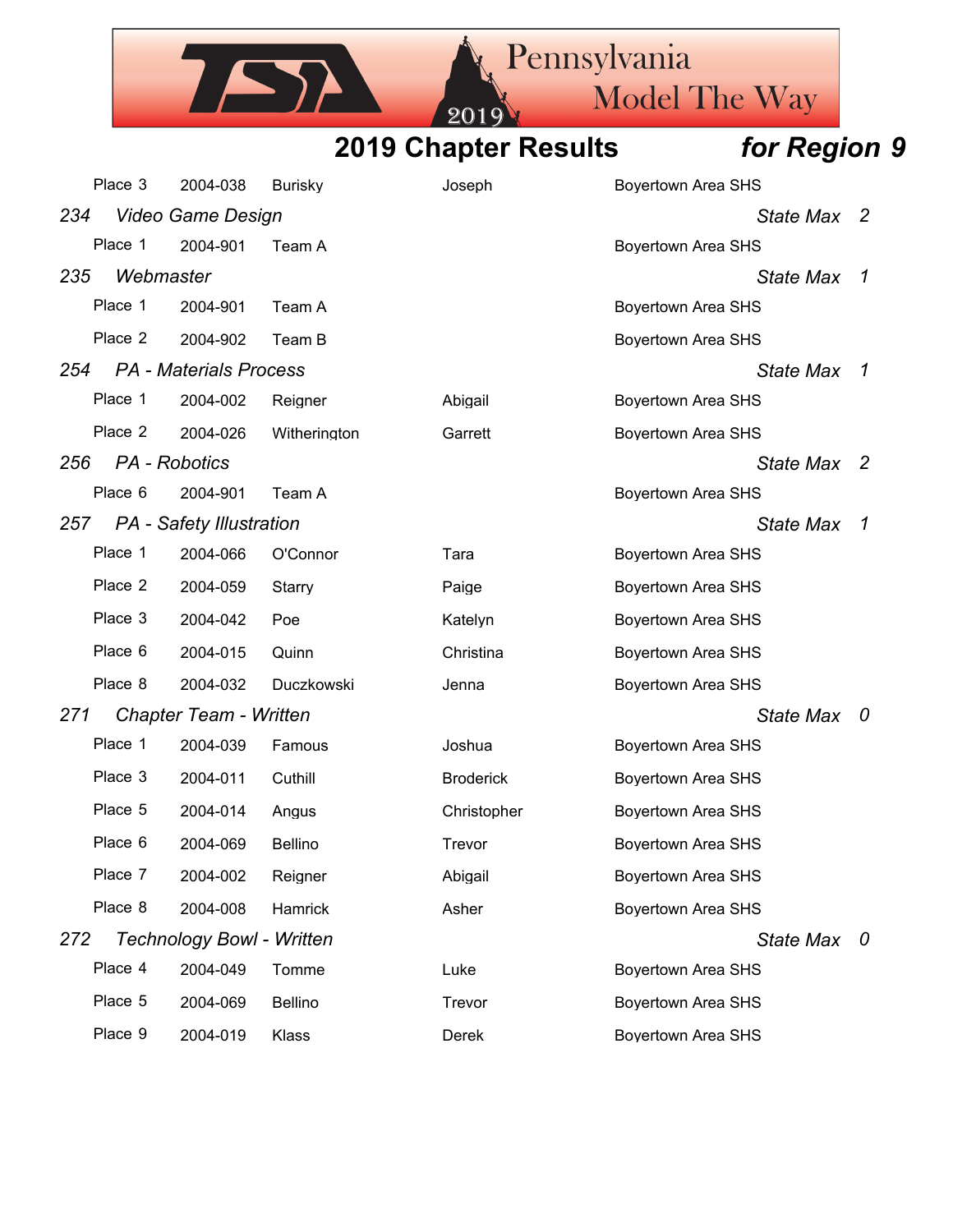## Pennsylvania Model The Way **2019 Chapter Results** *for Region 9 2047 Upper Perkiomen HS 213 Digital Video Production State Max 1* Place 2 2047-901 Team A New York Charles Control Upper Perkiomen HS Place 6 2047-902 Team B Upper Perkiomen HS *214 Dragster Design State Max Q* Place 11 2047-021 Shup Carson Carson Upper Perkiomen HS Place 12 2047-023 Siwak Alicia Number 2017 Upper Perkiomen HS *215 Engineering Design State Max 1* Place 5 2047-901 Team A Version Contract Contract Contract Contract Contract Contract Contract Contract Contract Contract Contract Contract Contract Contract Contract Contract Contract Contract Contract Contract Contract C *219 Flight Endurance State Max 2* Place 5 2047-005 Carpenter Lucas Lucas Upper Perkiomen HS Place 7 2047-022 Shup Christopher Upper Perkiomen HS *229 Structural Design & Engineering State Max Q* Place 5 2047-901 Team A Version Contract Contract Contract Contract Contract Contract Contract Contract Contract Contract Contract Contract Contract Contract Contract Contract Contract Contract Contract Contract Contract C *254 PA - Materials Process State Max 1* Place 3 2047-021 Shup Carson Carson Upper Perkiomen HS *272 Technology Bowl - Written State Max 0*

Place 3 2047-021 Shup Carson Carson Upper Perkiomen HS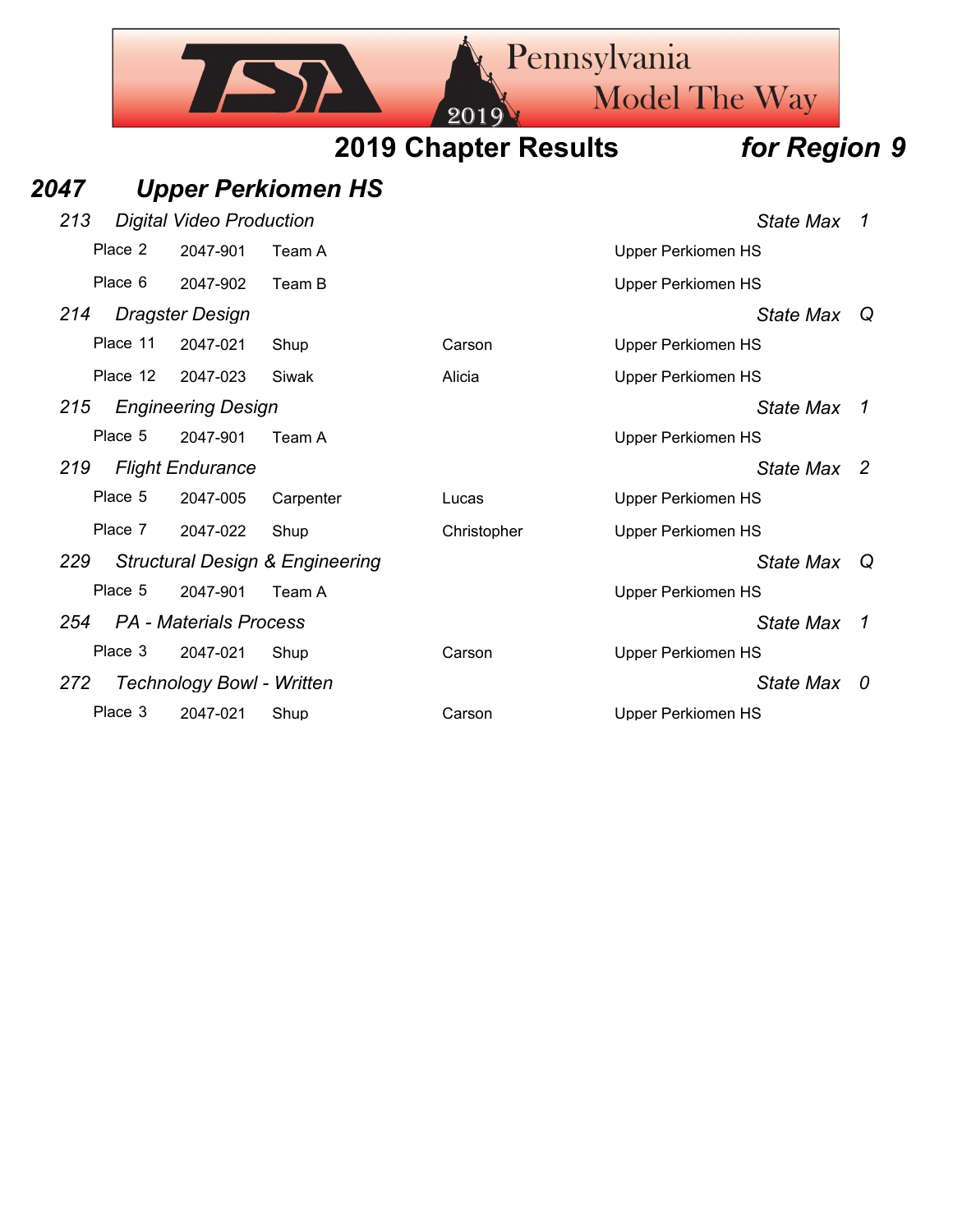|      |         |                          |                                   | 201                         | <b>Rennsylvania</b><br><b>Model The Way</b> |                  |              |
|------|---------|--------------------------|-----------------------------------|-----------------------------|---------------------------------------------|------------------|--------------|
|      |         |                          |                                   | <b>2019 Chapter Results</b> |                                             | for Region 9     |              |
| 2051 |         |                          | <b>Bangor Area HS</b>             |                             |                                             |                  |              |
| 205  |         | <b>Board Game Design</b> |                                   |                             |                                             | <b>State Max</b> | $\mathcal I$ |
|      | Place 6 | 2051-901                 | Team A                            |                             | <b>Bangor Area HS</b>                       |                  |              |
| 232  |         |                          | <b>Technology Problem Solving</b> |                             |                                             | State Max        | Q            |
|      | Place 5 | 2051-902                 | Team B                            |                             | Bangor Area HS                              |                  |              |
| 234  |         | Video Game Design        |                                   |                             |                                             | State Max        | -2           |
|      | Place 2 | 2051-901                 | Team A                            |                             | Bangor Area HS                              |                  |              |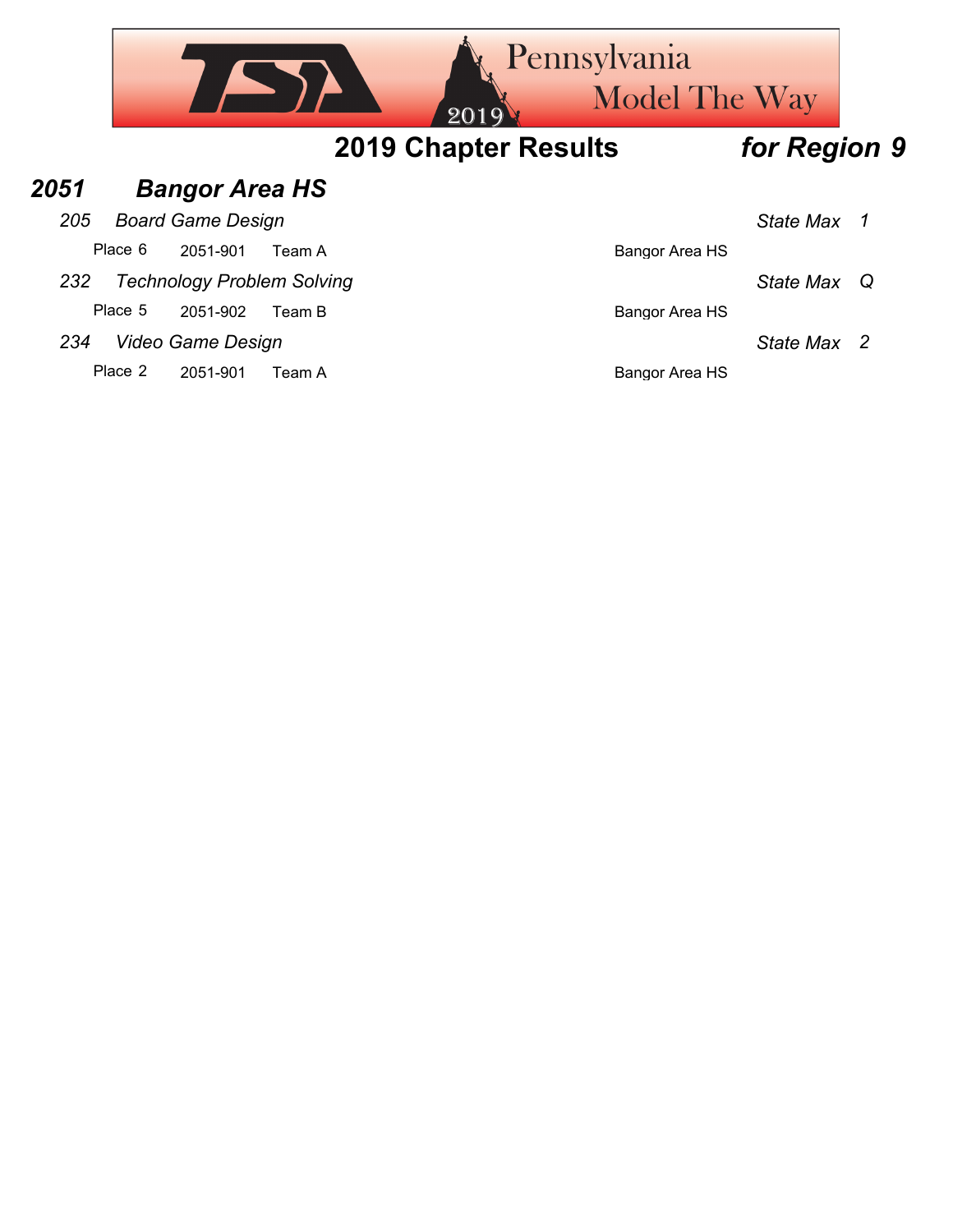|      |         | Pennsylvania<br>Model The Way<br>201 <sup>c</sup> |        |  |                             |  |                |              |  |
|------|---------|---------------------------------------------------|--------|--|-----------------------------|--|----------------|--------------|--|
|      |         |                                                   |        |  | <b>2019 Chapter Results</b> |  |                | for Region 9 |  |
| 2063 |         | <b>Stroudsburg HS</b>                             |        |  |                             |  |                |              |  |
| 212  |         | <b>Debating Technological Issues</b>              |        |  |                             |  |                | State Max 1  |  |
|      | Place 3 | 2063-901                                          | Team A |  |                             |  | Stroudsburg HS |              |  |
| 213  |         | <b>Digital Video Production</b>                   |        |  |                             |  |                | State Max 1  |  |
|      | Place 4 | 2063-901                                          | Team A |  |                             |  | Stroudsburg HS |              |  |
| 224  |         | <b>Photographic Technology</b>                    |        |  |                             |  |                | State Max Q  |  |
|      | Place 4 | 2063-012                                          | LEON   |  | <b>CALVIN</b>               |  | Stroudsburg HS |              |  |
| 234  |         | Video Game Design                                 |        |  |                             |  |                | State Max 2  |  |
|      | Place 3 | 2063-902                                          | Team B |  |                             |  | Stroudsburg HS |              |  |

- *256 PA Robotics State Max 2*
	- Place 5 2063-901 Team A Stroudsburg HS
- 257 PA Safety Illustration *All State Max* 1 Place 7 2063-021 WILSON ANDREW Stroudsburg HS
- *271 Chapter Team Written State Max 0*
- Place 9 2063-018 RUSCHMAN ETHAN Stroudsburg HS
- *272 Technology Bowl Written State Max 0*
	- Place 2 2063-021 WILSON ANDREW Stroudsburg HS
- 
- 
- 
- 
- 
- 
-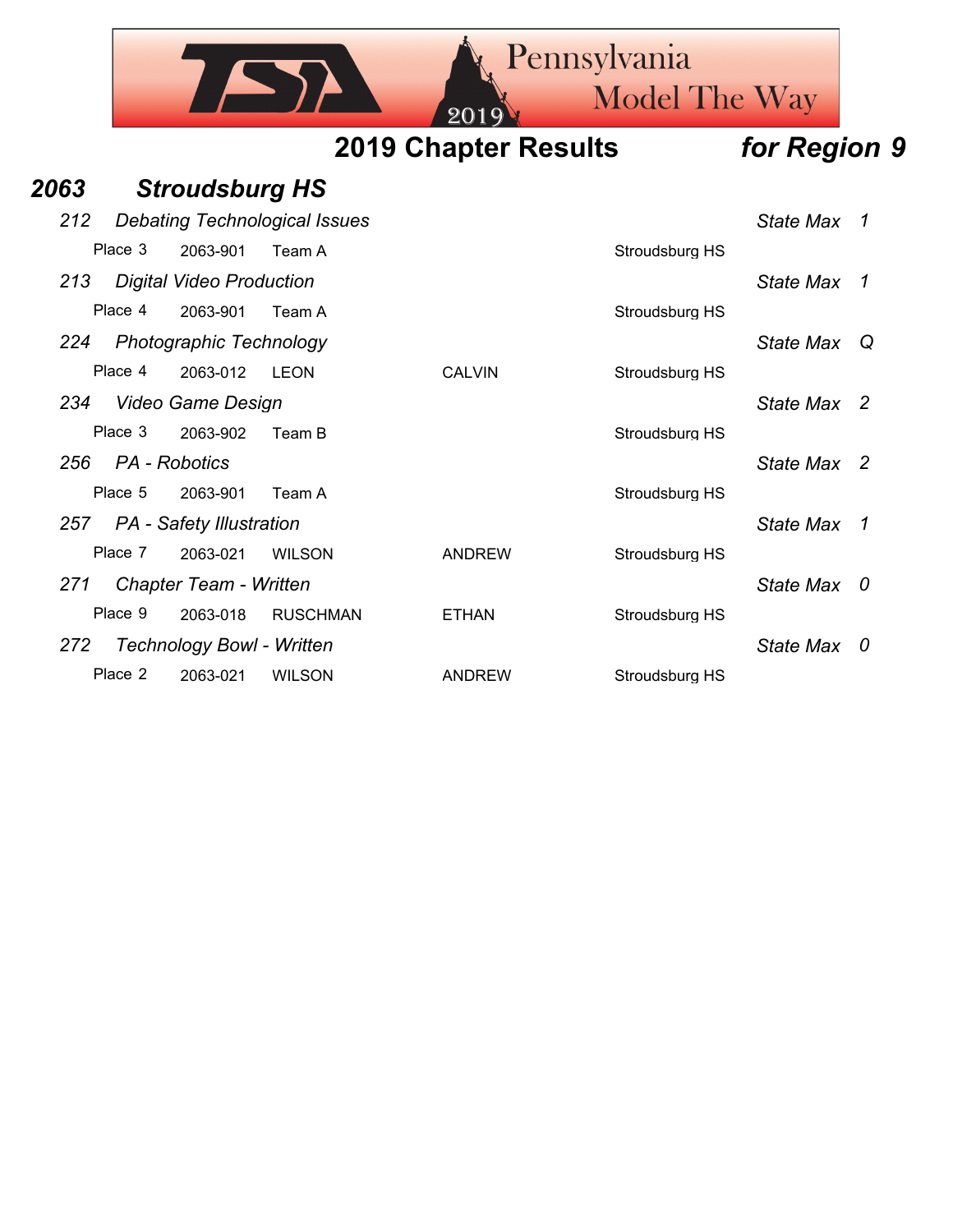|      |           |                                |                                      | 20                          | Pennsylvania               | <b>Model The Way</b> |                |
|------|-----------|--------------------------------|--------------------------------------|-----------------------------|----------------------------|----------------------|----------------|
|      |           |                                |                                      | <b>2019 Chapter Results</b> |                            | for Region 9         |                |
| 2087 |           |                                | <b>Exeter Township SHS</b>           |                             |                            |                      |                |
| 207  |           | <b>Children's Stories</b>      |                                      |                             |                            | <b>State Max</b>     | -1             |
|      | Place 2   | 2087-901                       | Team A                               |                             | <b>Exeter Township SHS</b> |                      |                |
| 212  |           |                                | <b>Debating Technological Issues</b> |                             |                            | <b>State Max</b>     | -1             |
|      | Place 6   | 2087-901                       | Team A                               |                             | <b>Exeter Township SHS</b> |                      |                |
| 214  |           | <b>Dragster Design</b>         |                                      |                             |                            | State Max            | Q              |
|      | Place 8   | 2087-023                       | Scherer                              | Corinne                     | <b>Exeter Township SHS</b> |                      |                |
| 216  |           | <b>Essays on Technology</b>    |                                      |                             |                            | <b>State Max</b>     | -1             |
|      | Place 6   | 2087-014                       | Morgan                               | Ryu                         | <b>Exeter Township SHS</b> |                      |                |
| 218  |           |                                | <b>Fashion Design and Technology</b> |                             |                            | <b>State Max</b>     | $\overline{1}$ |
|      | Place 2   | 2087-901                       | Team A                               |                             | <b>Exeter Township SHS</b> |                      |                |
| 224  |           | <b>Photographic Technology</b> |                                      |                             |                            | State Max            | Q              |
|      | Place 3   | 2087-021                       | Patton                               | Karleigh                    | <b>Exeter Township SHS</b> |                      |                |
| 235  | Webmaster |                                |                                      |                             |                            | <b>State Max</b>     | -1             |
|      | Place 3   | 2087-901                       | Team A                               |                             | <b>Exeter Township SHS</b> |                      |                |
| 256  |           | PA - Robotics                  |                                      |                             |                            | State Max 2          |                |
|      | Place 1   | 2087-901                       | Team A                               |                             | <b>Exeter Township SHS</b> |                      |                |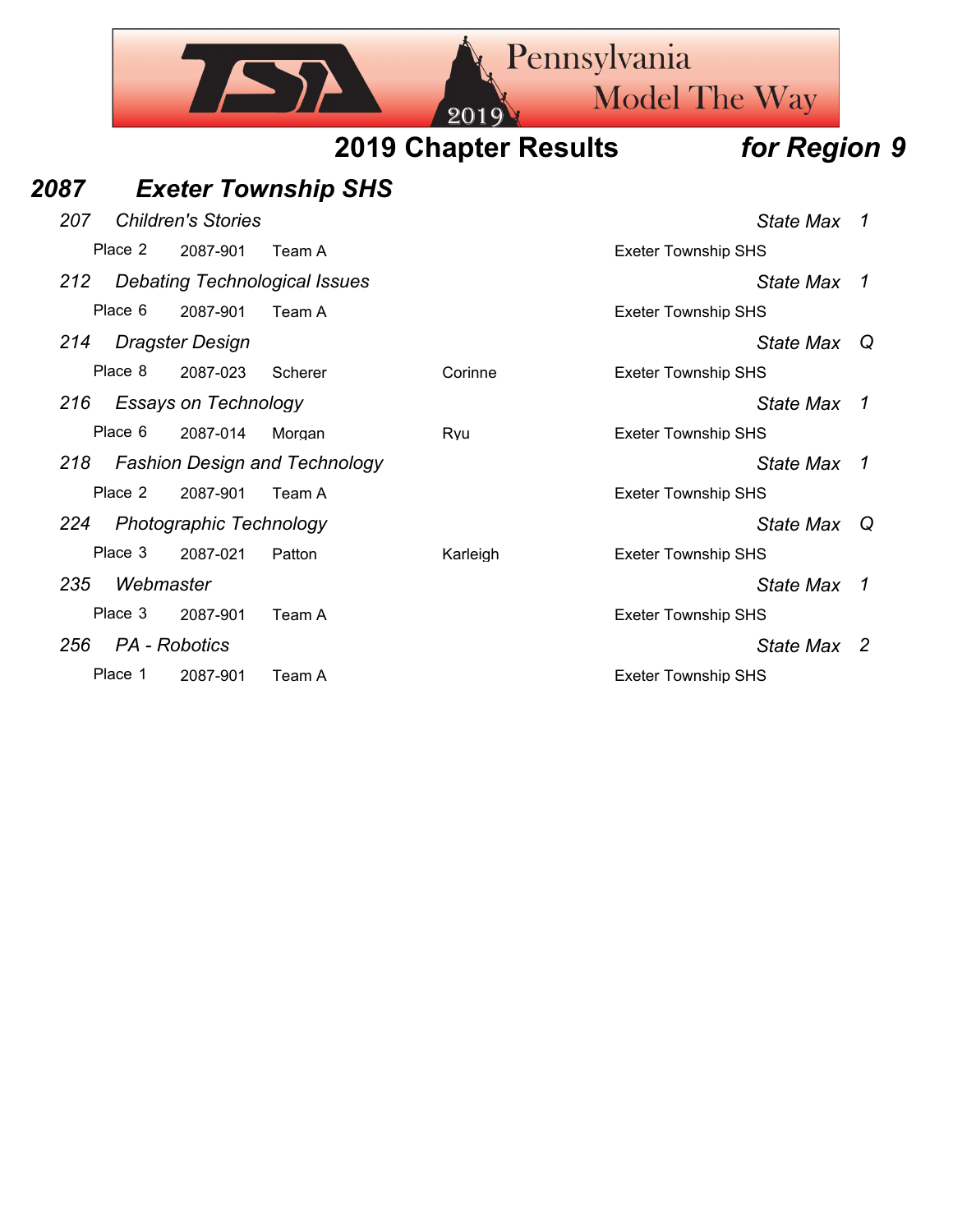

| 2111 |               | <b>Easton Area HS</b>            |                                            |          |                |             |  |
|------|---------------|----------------------------------|--------------------------------------------|----------|----------------|-------------|--|
| 208  | Coding        |                                  |                                            |          |                | State Max 1 |  |
|      | Place 3       | 2111-901                         | Team A                                     |          | Easton Area HS |             |  |
| 210  |               |                                  | <b>Computer-Aided Design - Engineering</b> |          |                | State Max 3 |  |
|      | Place 5       | 2111-016                         | DaRocha                                    | Michael  | Easton Area HS |             |  |
| 217  |               |                                  | <b>Extemporaneous Presentation</b>         |          |                | State Max Q |  |
|      | Place 3       | 2111-008                         | Alfieri                                    | Samantha | Easton Area HS |             |  |
| 219  |               | <b>Flight Endurance</b>          |                                            |          |                | State Max 2 |  |
|      | Place 11      | 2111-012                         | Niosi                                      | Domenic  | Easton Area HS |             |  |
| 232  |               |                                  | <b>Technology Problem Solving</b>          |          |                | State Max Q |  |
|      | Place 1       | 2111-901                         | Team A                                     |          | Easton Area HS |             |  |
|      | Place 8       | 2111-902                         | Team B                                     |          | Easton Area HS |             |  |
| 233  |               | <b>Transportation Modeling</b>   |                                            |          |                | State Max 2 |  |
|      | Place 4       | 2111-012                         | Niosi                                      | Domenic  | Easton Area HS |             |  |
| 256  | PA - Robotics |                                  |                                            |          |                | State Max 2 |  |
|      | Place 8       | 2111-901                         | Team A                                     |          | Easton Area HS |             |  |
| 272  |               | <b>Technology Bowl - Written</b> |                                            |          |                | State Max 0 |  |
|      | Place 6       | 2111-025                         | <b>DiFelice</b>                            | Anna     | Easton Area HS |             |  |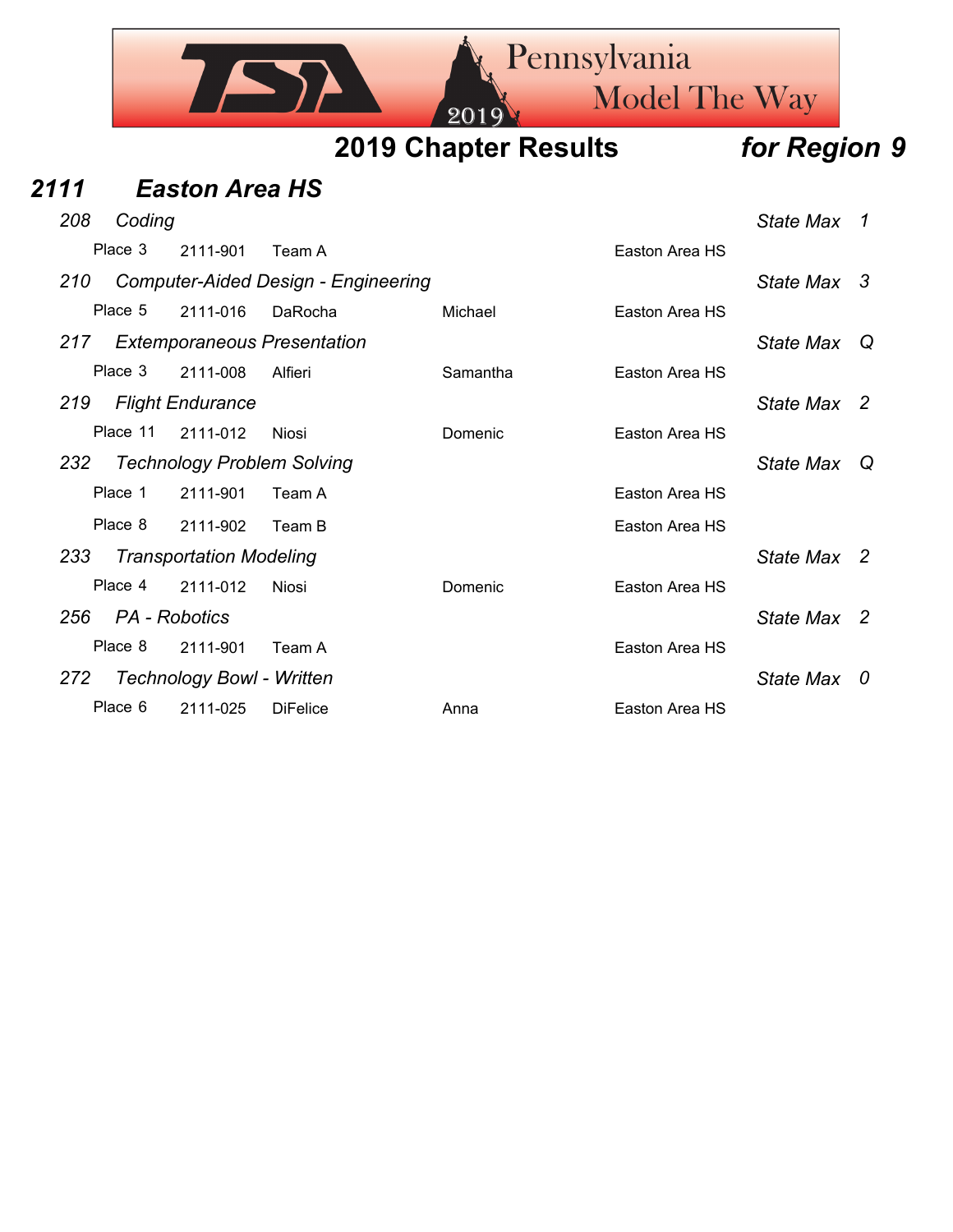|      |          |                                  |                                             | Pennsylvania<br>201         | <b>Model The Way</b>  |   |
|------|----------|----------------------------------|---------------------------------------------|-----------------------------|-----------------------|---|
|      |          |                                  |                                             | <b>2019 Chapter Results</b> | for Region 9          |   |
| 2130 |          |                                  | <b>Lehigh Valley Academy</b>                |                             |                       |   |
| 203  |          | <b>Architectural Design</b>      |                                             |                             | State Max Q           |   |
|      | Place 2  | 2130-901                         | Team A                                      |                             | Lehigh Valley Academy |   |
| 207  |          | <b>Children's Stories</b>        |                                             |                             | <b>State Max</b>      | 1 |
|      | Place 1  | 2130-902                         | Team B                                      |                             | Lehigh Valley Academy |   |
| 209  |          |                                  | <b>Computer-Aided Design - Architecture</b> |                             | State Max 3           |   |
|      | Place 1  | 2130-007                         | Korb                                        | Wyatt                       | Lehigh Valley Academy |   |
| 272  |          | <b>Technology Bowl - Written</b> |                                             |                             | State Max             | 0 |
|      | Place 13 | 2130-013                         | Gudoor                                      | Eesha                       | Lehigh Valley Academy |   |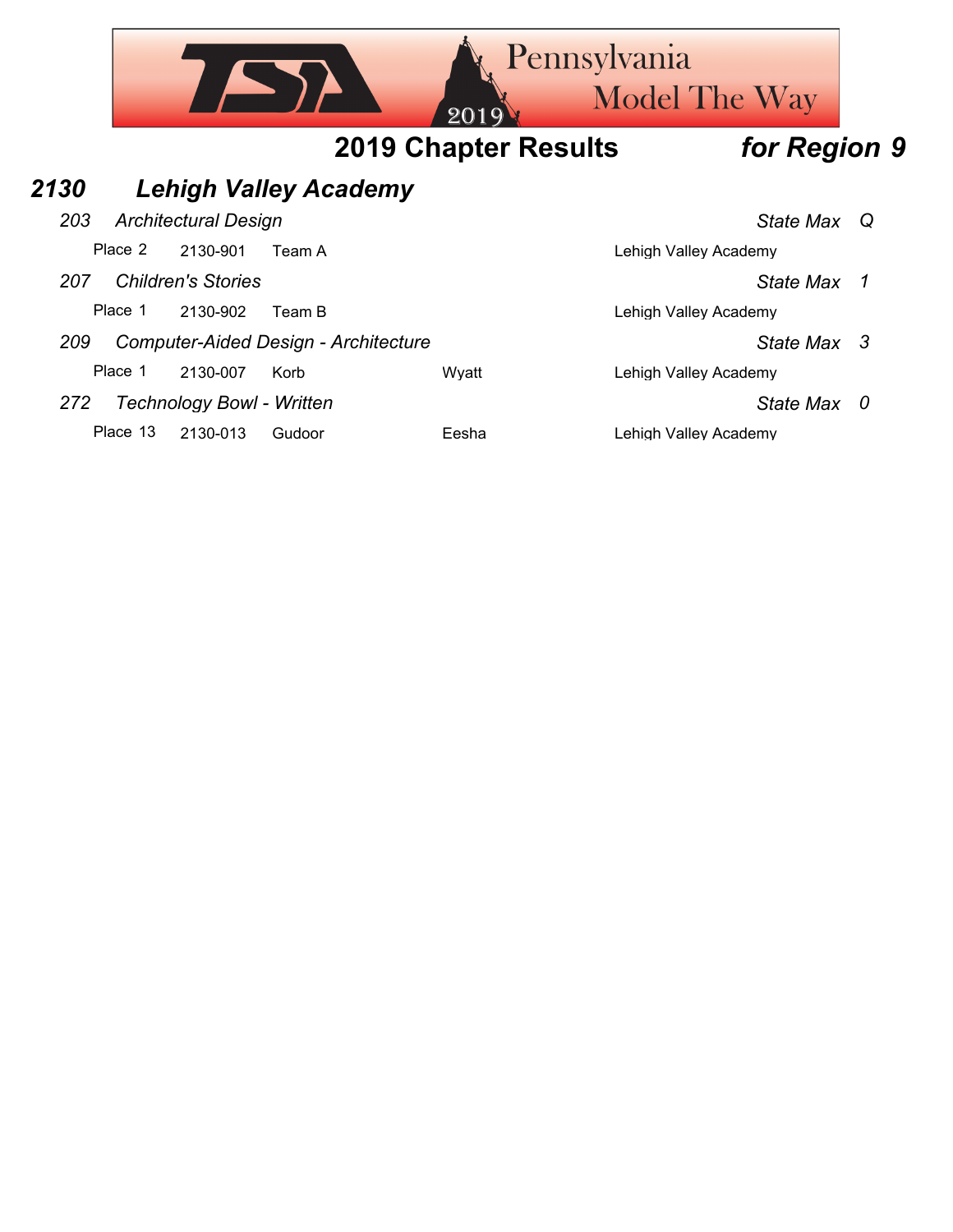

## *2149 East Stroudsburg HS North*

## *256 PA - Robotics State Max 2* Place 2 2149-903 Team C East Stroudsburg HS North Place 3 2149-902 Team B East Stroudsburg HS North

Place 7 2149-901 Team A East Stroudsburg HS North

## *271 Chapter Team - Written State Max 0*

Place 10 2149-002 Donovan Katelyn East Stroudsburg HS North

*272 Technology Bowl - Written State Max 0*

Place 11 2149-003 Peregrin Gavin Gavin East Stroudsburg HS North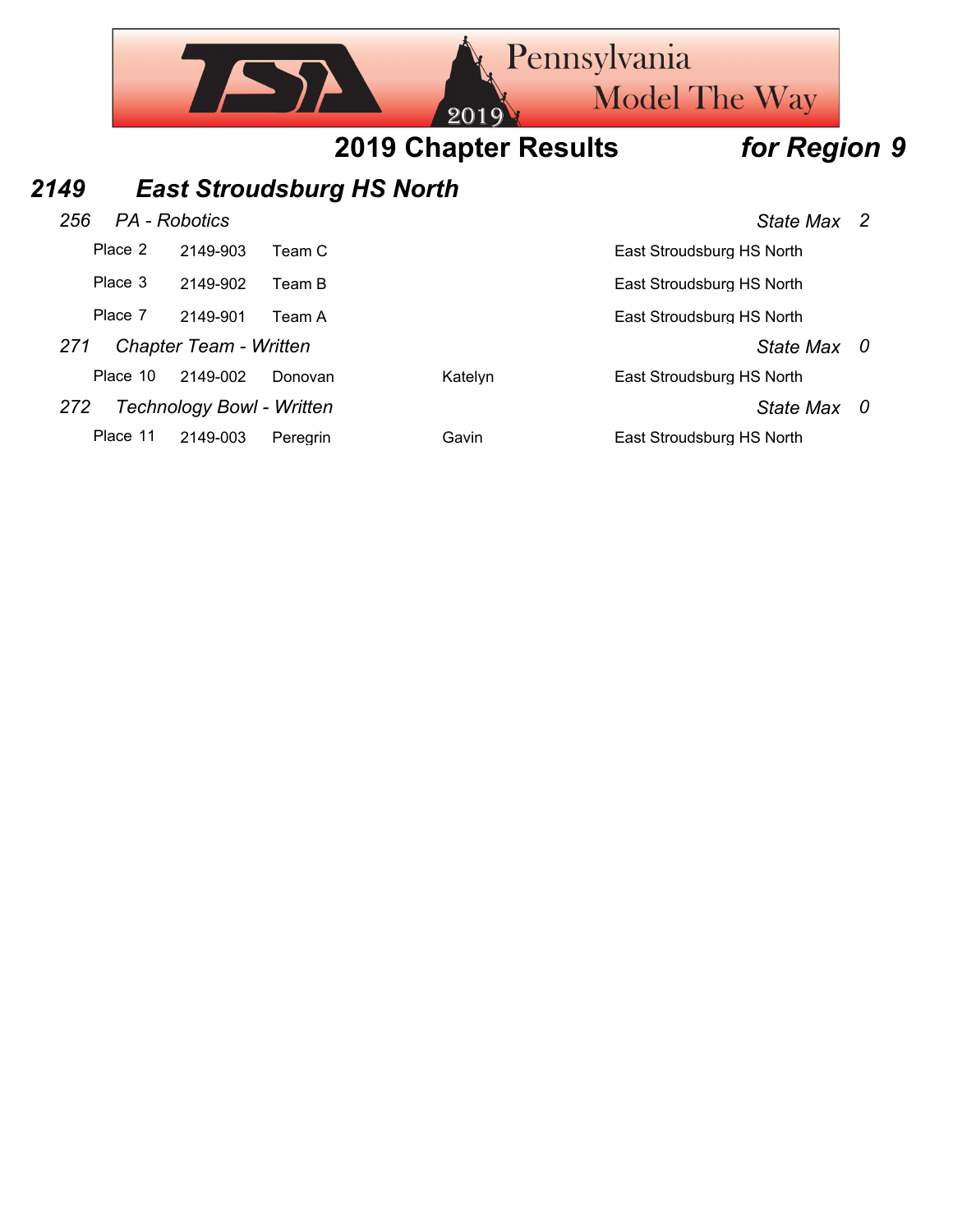

|            | Place 3 | 2151-902                    | Team B                                     |               | Daniel Boone Area HS |                |
|------------|---------|-----------------------------|--------------------------------------------|---------------|----------------------|----------------|
|            | Place 4 | 2151-903                    | Team C                                     |               | Daniel Boone Area HS |                |
| 204        |         | <b>Biotechnology Design</b> |                                            |               | State Max 1          |                |
|            | Place 3 | 2151-908                    | Team H                                     |               | Daniel Boone Area HS |                |
|            | Place 6 | 2151-910                    | Team J                                     |               | Daniel Boone Area HS |                |
| 205        |         | <b>Board Game Design</b>    |                                            |               | <b>State Max</b>     | $\overline{1}$ |
|            | Place 5 | 2151-908                    | Team H                                     |               | Daniel Boone Area HS |                |
| 207        |         | <b>Children's Stories</b>   |                                            |               | State Max            | 1              |
|            | Place 8 | 2151-903                    | Team C                                     |               | Daniel Boone Area HS |                |
| 210        |         |                             | <b>Computer-Aided Design - Engineering</b> |               | State Max 3          |                |
|            | Place 4 | 2151-031                    | Vitabile                                   | Kayla         | Daniel Boone Area HS |                |
| 212        |         |                             | <b>Debating Technological Issues</b>       |               | <b>State Max</b>     | 1              |
|            | Place 2 | 2151-910                    | Team J                                     |               | Daniel Boone Area HS |                |
|            | Place 5 | 2151-908                    | Team H                                     |               | Daniel Boone Area HS |                |
| 216        |         | <b>Essays on Technology</b> |                                            |               | <b>State Max</b>     | 1              |
|            | Place 4 | 2151-030                    | Sweet                                      | Zoe           | Daniel Boone Area HS |                |
|            | Place 5 | 2151-024                    | Santos                                     | Ally          | Daniel Boone Area HS |                |
| 217        |         |                             | <b>Extemporaneous Presentation</b>         |               | State Max            | Q              |
|            | Place 1 | 2151-030                    | Sweet                                      | Zoe           | Daniel Boone Area HS |                |
|            | Place 2 | 2151-005                    | McNamara                                   | <b>Breana</b> | Daniel Boone Area HS |                |
| 218        |         |                             | <b>Fashion Design and Technology</b>       |               | <b>State Max</b>     | 1              |
|            | Place 1 | 2151-908                    | Team H                                     |               | Daniel Boone Area HS |                |
|            |         | Place 6 2151-906 Team F     |                                            |               | Daniel Boone Area HS |                |
| 219        |         | <b>Flight Endurance</b>     |                                            |               | State Max 2          |                |
|            | Place 1 | 2151-015                    | Kim                                        | David         | Daniel Boone Area HS |                |
| <b>220</b> |         | <b>Forensic Science</b>     |                                            |               | State Max 2          |                |
|            | Place 1 | 2151-906                    | Team F                                     |               | Daniel Boone Area HS |                |
|            | Place 2 | 2151-908                    | Team H                                     |               | Daniel Boone Area HS |                |
| 221        |         |                             | Future Technology & Engineering Teacher    |               | State Max 2          |                |
|            | Place 2 |                             | 2151-005 McNamara                          | <b>Breana</b> | Daniel Boone Area HS |                |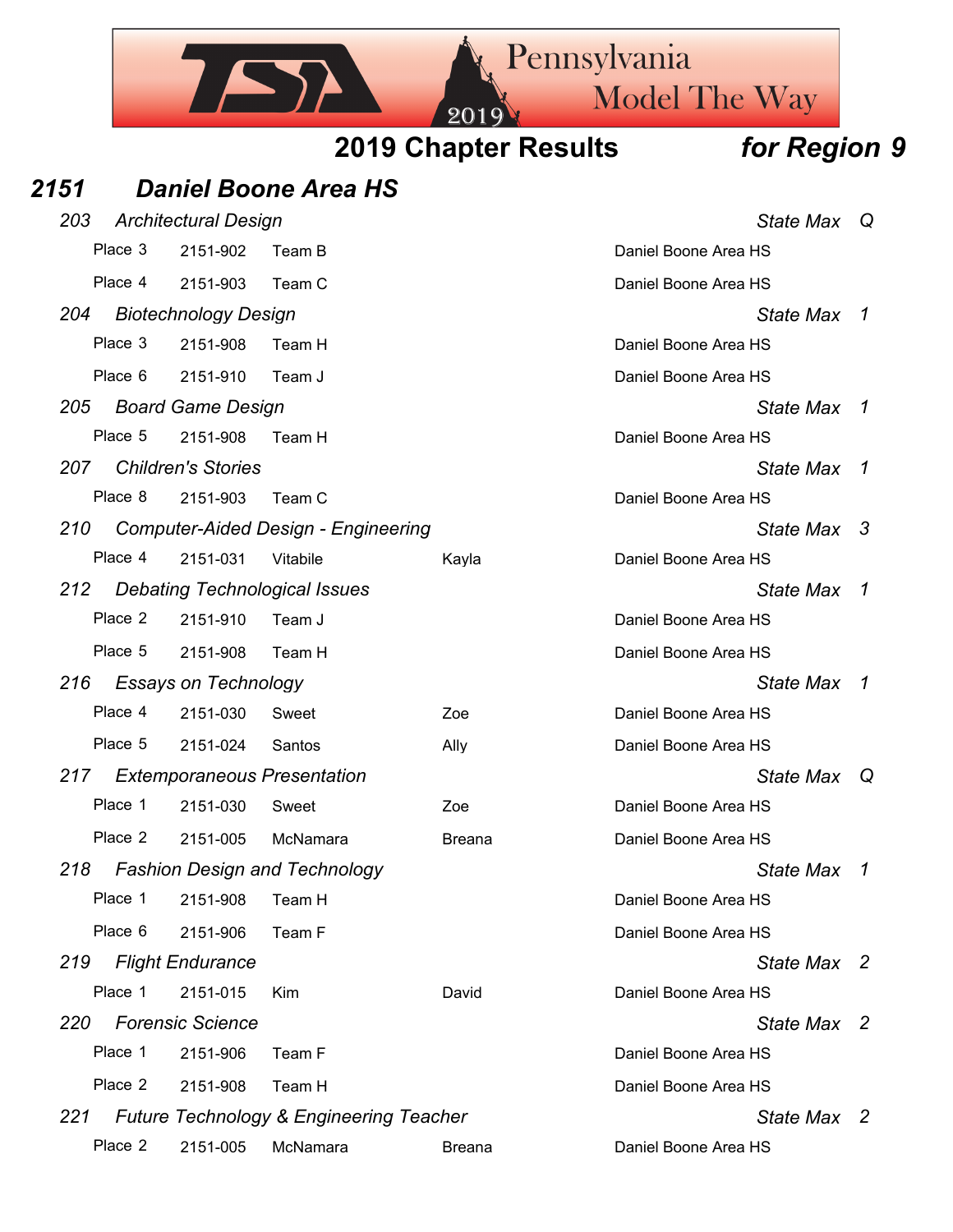201

ISA

Pennsylvania

Model The Way

|     | Place 3 | 2151-030                          | Sweet                                      | Zoe       | Daniel Boone Area HS |                  |              |
|-----|---------|-----------------------------------|--------------------------------------------|-----------|----------------------|------------------|--------------|
| 224 |         | <b>Photographic Technology</b>    |                                            |           |                      | State Max        | $\omega$     |
|     | Place 6 | 2151-016                          | Lavenia                                    | Alexandra | Daniel Boone Area HS |                  |              |
|     | Place 7 | 2151-030                          | Sweet                                      | Zoe       | Daniel Boone Area HS |                  |              |
|     | Place 9 | 2151-025                          | Schafer                                    | Amy       | Daniel Boone Area HS |                  |              |
| 225 |         | <b>Prepared Presentation</b>      |                                            |           |                      | State Max Q      |              |
|     | Place 2 | 2151-005                          | McNamara                                   | Breana    | Daniel Boone Area HS |                  |              |
|     | Place 3 | 2151-003                          | Worrall                                    | Alex      | Daniel Boone Area HS |                  |              |
|     | Place 4 | 2151-022                          | Pastor                                     | Victoria  | Daniel Boone Area HS |                  |              |
| 226 |         | <b>Promotional Design</b>         |                                            |           |                      | <b>State Max</b> | -1           |
|     | Place 3 | 2151-016                          | Lavenia                                    | Alexandra | Daniel Boone Area HS |                  |              |
| 229 |         |                                   | <b>Structural Design &amp; Engineering</b> |           |                      | State Max        | $\omega$     |
|     | Place 2 | 2151-905                          | Team E                                     |           | Daniel Boone Area HS |                  |              |
|     | Place 7 | 2151-903                          | Team C                                     |           | Daniel Boone Area HS |                  |              |
| 232 |         | <b>Technology Problem Solving</b> |                                            |           |                      | State Max        | $\Omega$     |
|     | Place 3 | 2151-903                          | Team C                                     |           | Daniel Boone Area HS |                  |              |
| 233 |         | <b>Transportation Modeling</b>    |                                            |           |                      | State Max        | - 2          |
|     | Place 5 | 2151-031                          | Vitabile                                   | Kayla     | Daniel Boone Area HS |                  |              |
| 257 |         | <b>PA</b> - Safety Illustration   |                                            |           |                      | <b>State Max</b> | $\mathcal I$ |
|     | Place 4 | 2151-024                          | Santos                                     | Ally      | Daniel Boone Area HS |                  |              |
|     | Place 5 | 2151-010                          | Demers                                     | John      | Daniel Boone Area HS |                  |              |
| 271 |         | Chapter Team - Written            |                                            |           |                      | State Max 0      |              |
|     | Place 2 | 2151-003                          | Worrall                                    | Alex      | Daniel Boone Area HS |                  |              |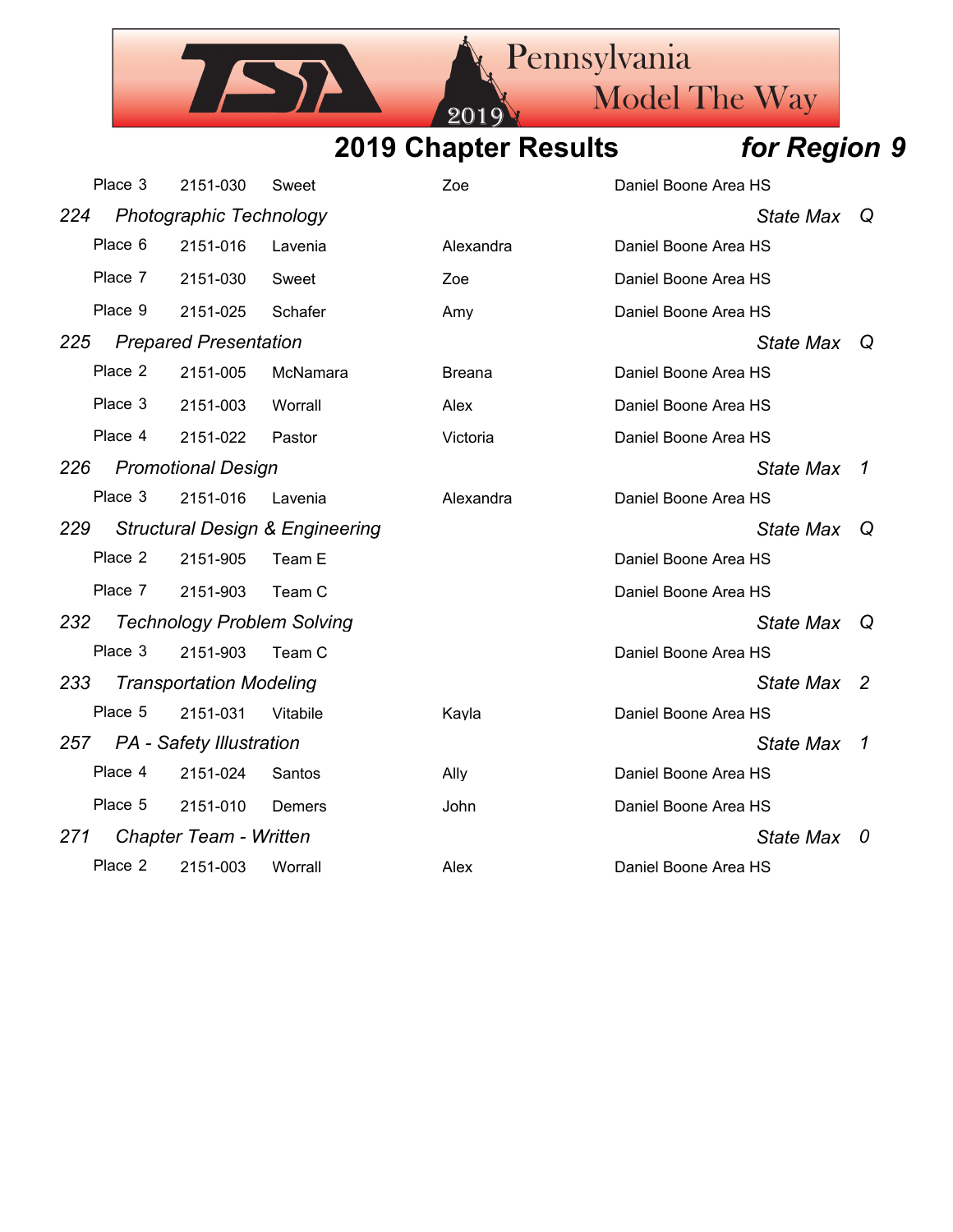Pennsylvania **Model The Way 2019 Chapter Results** *for Region 9 2195 Oley Valley HS 203 Architectural Design State Max Q* Place 6 2195-901 Team A Clev Valley HS *204 Biotechnology Design State Max 1* Place 4 2195-901 Team A Clev Valley HS *207 Children's Stories State Max 1* Place 4 2195-901 Team A Clev Valley HS *213 Digital Video Production State Max 1* Place 5 2195-901 Team A Clev Valley HS *215 Engineering Design State Max 1* Place 6 2195-901 Team A Clay Coley Valley HS *219 Flight Endurance State Max 2*

Place 3 2195-012 Degler Codey Codey Oley Valley HS Place 6 2195-011 Cleaveland Michael Michael Oley Valley HS *224 Photographic Technology State Max Q*

Place 10 2195-021 Hoover Sara Sara Oley Valley HS *232 Technology Problem Solving State Max Q* Place 7 2195-901 Team A Clev Valley HS *272 Technology Bowl - Written State Max 0*

Place 7 2195-006 Karas **Elijah** Dley Valley HS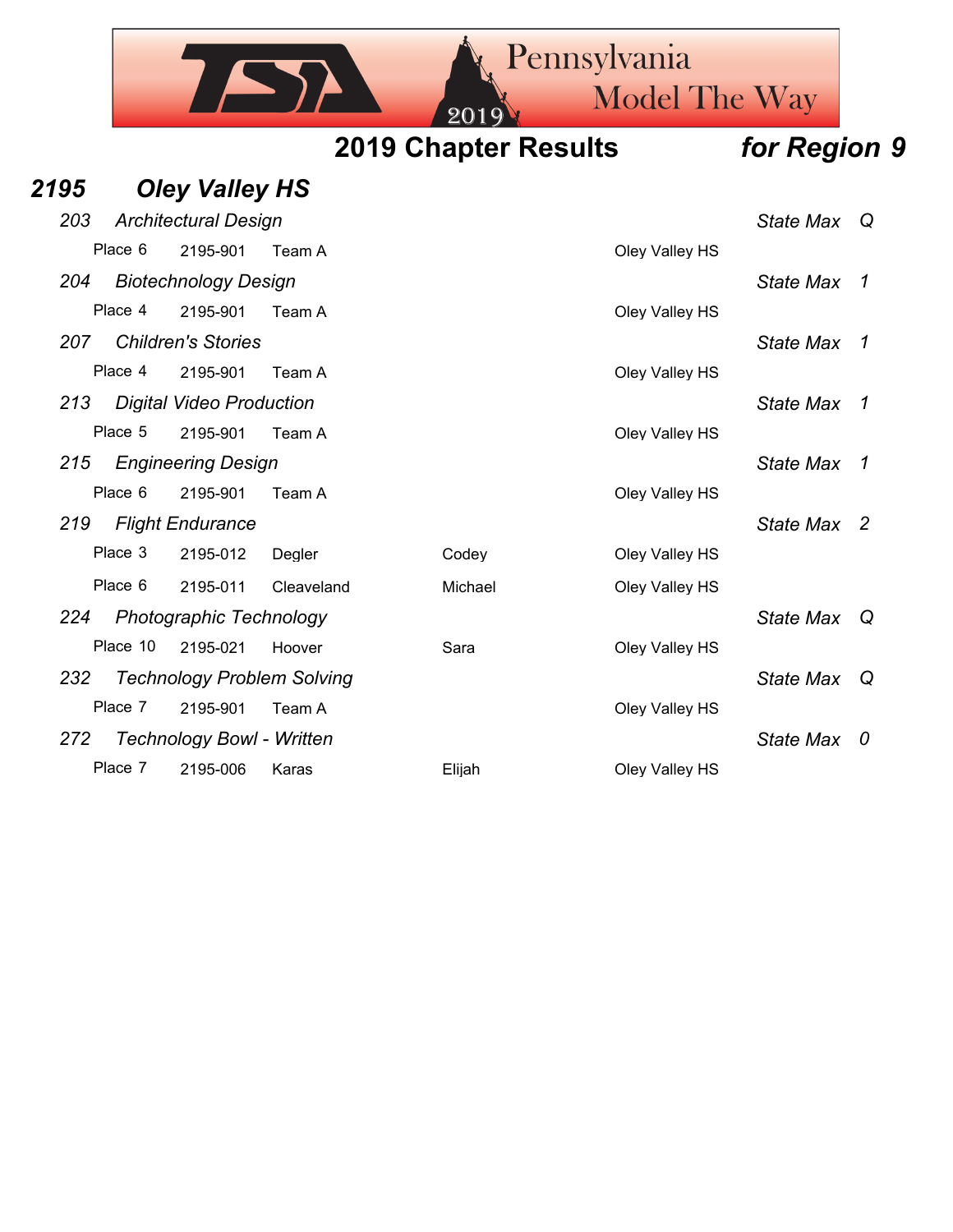|      |         |                             |                                      |                                   | Pennsylvania<br><b>Model The Way</b> |                  |          |
|------|---------|-----------------------------|--------------------------------------|-----------------------------------|--------------------------------------|------------------|----------|
|      |         |                             |                                      | 20<br><b>2019 Chapter Results</b> |                                      | for Region 9     |          |
| 2199 |         | <b>Scranton Prep HS</b>     |                                      |                                   |                                      |                  |          |
| 203  |         | <b>Architectural Design</b> |                                      |                                   |                                      | <b>State Max</b> | $\omega$ |
|      | Place 8 | 2199-902                    | Team B                               |                                   | <b>Scranton Prep HS</b>              |                  |          |
| 208  | Coding  |                             |                                      |                                   |                                      | State Max        | 1        |
|      | Place 1 | 2199-901                    | Team A                               |                                   | <b>Scranton Prep HS</b>              |                  |          |
| 212  |         |                             | <b>Debating Technological Issues</b> |                                   |                                      | State Max        | 1        |
|      | Place 8 | 2199-901                    | Team A                               |                                   | <b>Scranton Prep HS</b>              |                  |          |
| 216  |         | <b>Essays on Technology</b> |                                      |                                   |                                      | State Max        | 1        |
|      | Place 7 | 2199-005                    | KORNUTIAK                            | <b>AMANDA</b>                     | <b>Scranton Prep HS</b>              |                  |          |
|      | Place 9 | 2199-010                    | <b>HARRISON</b>                      | <b>MOLLY</b>                      | <b>Scranton Prep HS</b>              |                  |          |
| 227  |         |                             | Scientific Visualization (SciVis)    |                                   |                                      | State Max 2      |          |
|      | Place 2 | 2199-901                    | Team A                               |                                   | <b>Scranton Prep HS</b>              |                  |          |
| 228  |         | Software Development        |                                      |                                   |                                      | <b>State Max</b> | 1        |
|      | Place 2 | 2199-901                    | Team A                               |                                   | <b>Scranton Prep HS</b>              |                  |          |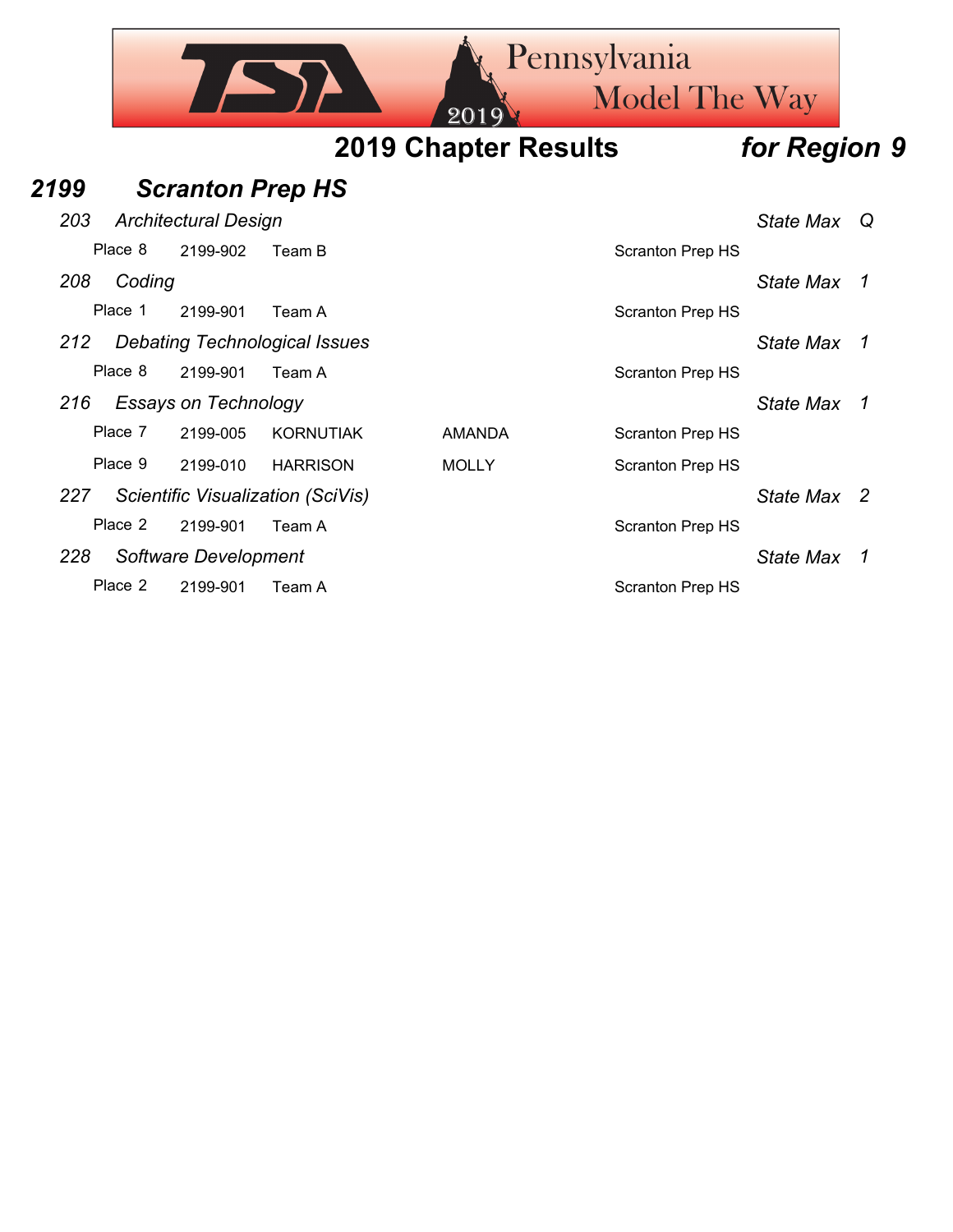

Place 7 2206-903 Team C Boyertown Freshman Academy